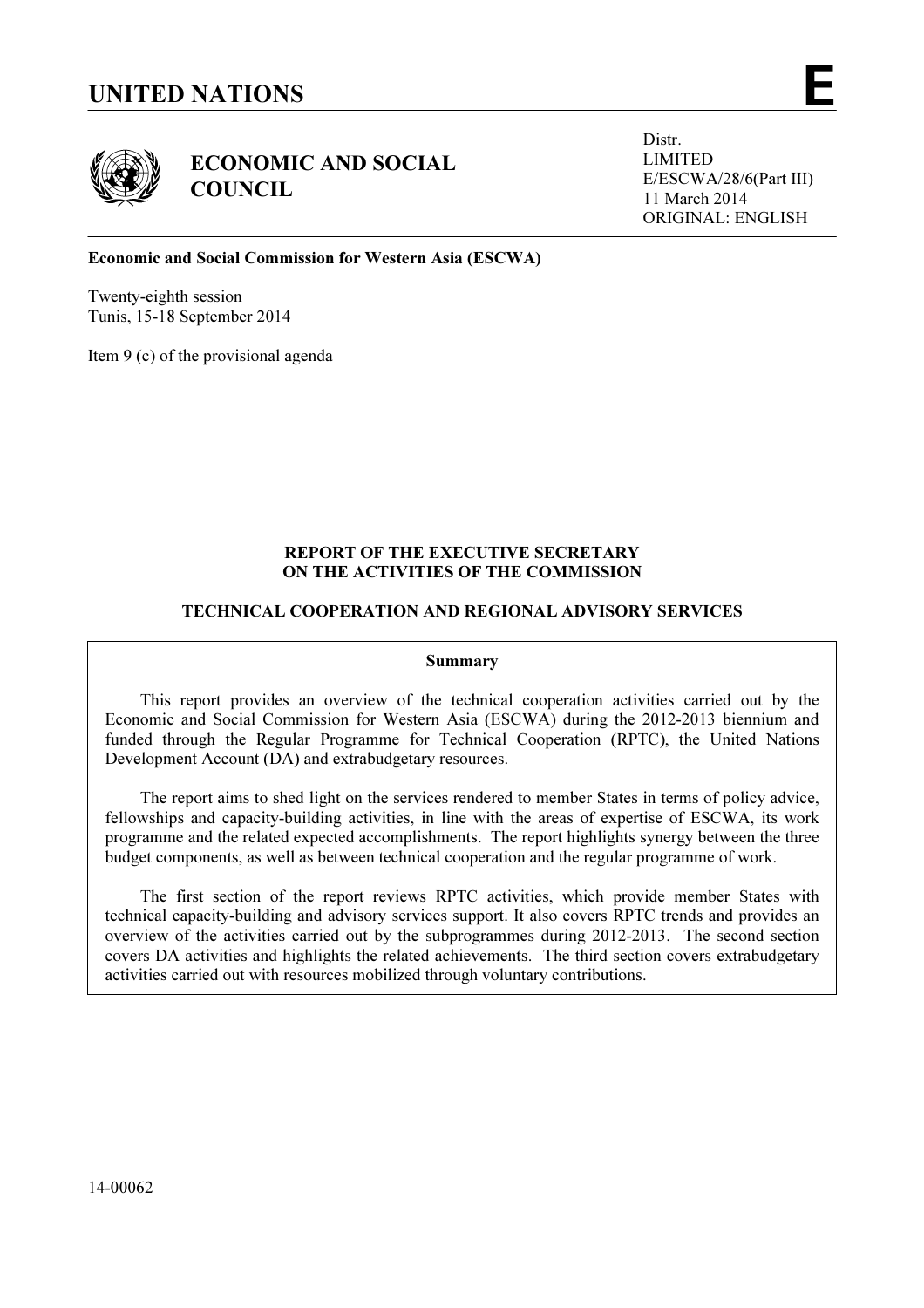# **CONTENTS**

|         |                                                                      | Paragraphs Page |    |
|---------|----------------------------------------------------------------------|-----------------|----|
|         |                                                                      | $1 - 2$         | 3  |
| Chapter |                                                                      |                 |    |
| I.      |                                                                      | $3 - 30$        | 3  |
|         | Subprogramme 1. Integrated management of natural resources for<br>A. | $4 - 8$         | 4  |
|         | B.                                                                   | $9 - 11$        | 6  |
|         | Subprogramme 3. Economic development and integration<br>$C_{\cdot}$  | $12 - 15$       | 6  |
|         | Subprogramme 4. Information and communications technology for<br>D.  | $16 - 21$       | 7  |
|         | Subprogramme 5. Statistics for evidence-based policymaking<br>E.     | 22-23           | 8  |
|         | $F_{\star}$                                                          | 24-28           | 9  |
|         | Subprogramme 7. Conflict mitigation and development<br>G.            | $29 - 30$       | 10 |
| II.     |                                                                      | $31 - 40$       | 11 |
| Ш.      |                                                                      | 41-42           | 13 |
| IV.     | <b>STRENGTHING THE TECHNICAL COOPERATION NETWORK</b>                 | 43-45           | 13 |
| V.      |                                                                      | 46-50           | 14 |
| VI.     |                                                                      | 51-55           | 16 |
| VII.    |                                                                      | 56-57           | 16 |
| VIII.   |                                                                      | 58-60           | 17 |
| IX.     |                                                                      | 61-65           | 17 |
|         |                                                                      |                 |    |

# ANNEXES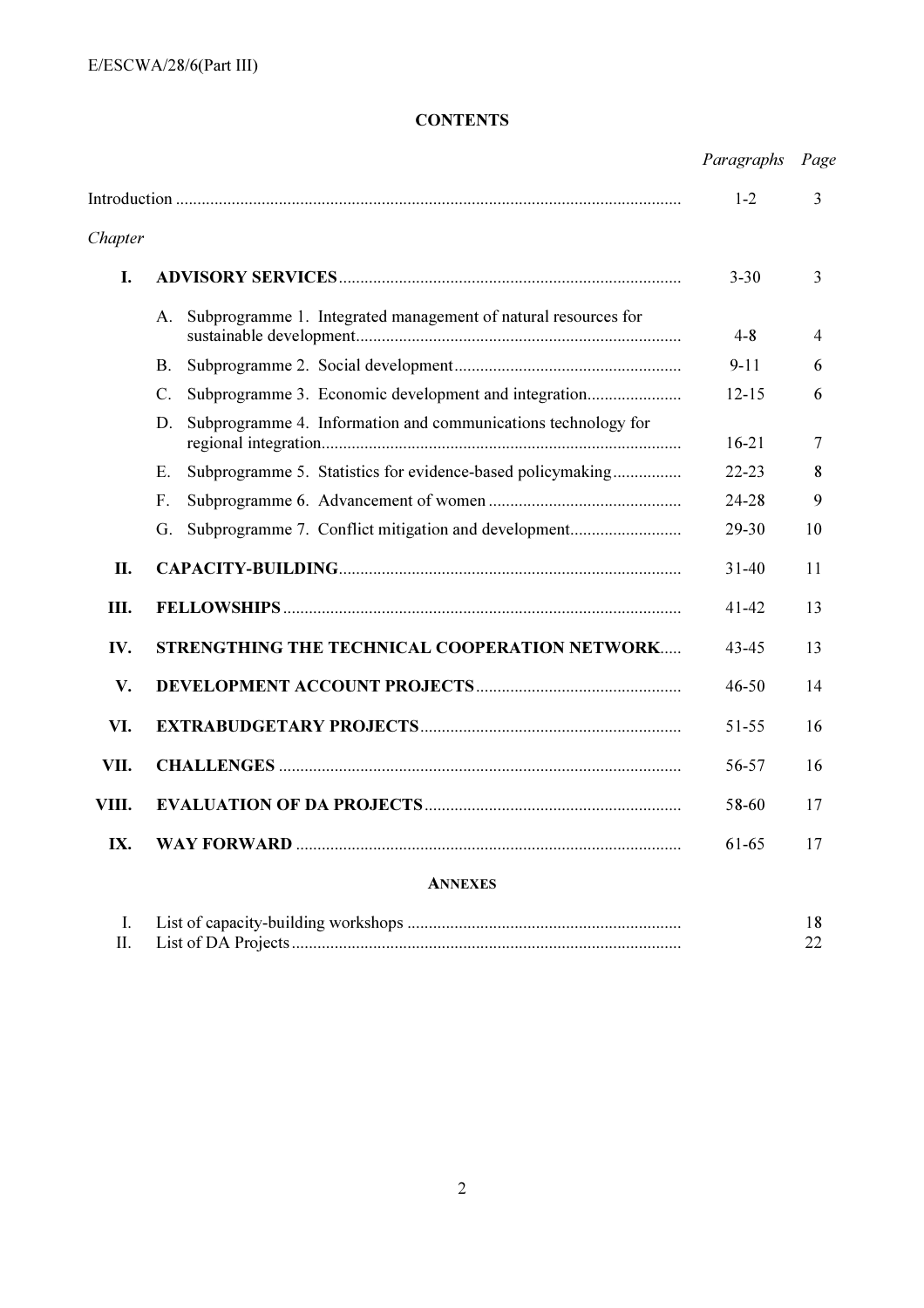#### Introduction

1. Technical cooperation (TC) translates the normative work of the Economic and Social Commission for Western Asia (ESCWA) into practical capacity-building actions. TC activities provide member States with technical advice based on policy-oriented research and support for the implementation of regional and global agreements through workshops and fellowships. They constitute forums for knowledge-sharing between member States; they also aim at building their capacity and strengthening the formulation and effective implementation of national policies, strategies and programmes towards the fulfilment of sustainable development. ESCWA works with regional advisors and consultants who operate in the field to provide swift and substantive assistance in the implementation of the TC programme, using practical solutions and supporting government-led policies and initiatives. The ESCWA approach is coherent, interdisciplinary and results-oriented.

2. Funding for TC activities is drawn from the Regular Programme of Technical Cooperation (RPTC); the Development Account (DA); and extrabudgetary (XB) resources. RPTC activities aim to develop the capacities of individuals and institutions, and are coordinated by regional advisors with extensive experience in carrying out developmental projects in the region. These advisors are experts from a variety of fields, including information and communication technology policy; social policy; gender policy; national accounts; economic statistics; transition and governance; and environmental and water policy.

### I. ADVISORY SERVICES

| Theme<br>Country | Water<br>and<br>environment | Social<br>development | Economic<br>development | Transport        | Trade            | <b>MDGs</b>      | <b>ICTs</b>    | <b>Statistics</b> | Gender       | National<br>dialogue<br>processes | Total          |
|------------------|-----------------------------|-----------------------|-------------------------|------------------|------------------|------------------|----------------|-------------------|--------------|-----------------------------------|----------------|
| Bahrain          | 3                           | $\boldsymbol{0}$      |                         | $\theta$         | $\theta$         | $\mathbf{0}$     |                | $\theta$          | $\theta$     | $\mathbf{0}$                      | 5              |
| Egypt            | $\mathbf{0}$                | $\mathbf{0}$          |                         | $\mathbf{0}$     | $\boldsymbol{0}$ | $\boldsymbol{0}$ |                | $\theta$          | $\mathbf{0}$ | $\mathbf{0}$                      | $\overline{2}$ |
| Iraq             | $\boldsymbol{0}$            | $\boldsymbol{0}$      | $\mathbf{0}$            | п                | $\mathbf{0}$     |                  | $\mathbf{0}$   | $\theta$          | $\mathbf{0}$ | $\mathbf{0}$                      | $\overline{2}$ |
| Jordan           | $\mathbf{0}$                |                       | $\overline{2}$          | $\mathbf{0}$     | $\theta$         | $\theta$         |                | 5                 |              | $\theta$                          | 10             |
| Kuwait           | $\mathbf{0}$                |                       | $\mathbf{0}$            | $\mathbf{0}$     | $\boldsymbol{0}$ | $\boldsymbol{0}$ | $\theta$       | 4                 | $\theta$     | $\theta$                          | 5              |
| Lebanon          | $\mathbf{0}$                | $\mathbf{0}$          | $\mathbf{0}$            | $\mathbf{0}$     | $\boldsymbol{0}$ |                  | $\theta$       | $\theta$          |              |                                   | 3              |
| Oman             | $\overline{c}$              |                       |                         | $\mathbf{0}$     | $\theta$         | $\theta$         |                |                   | $\theta$     | $\theta$                          | 6              |
| Palestine        |                             |                       | $\mathbf{0}$            | $\mathbf{0}$     | $\boldsymbol{0}$ | $\boldsymbol{0}$ | $\theta$       | 3                 | $\theta$     | $\theta$                          | 5              |
| Qatar            | $\theta$                    | $\mathbf{0}$          | $\mathbf{0}$            | $\mathbf{0}$     | $\boldsymbol{0}$ | $\boldsymbol{0}$ | $\mathbf{0}$   |                   | $\theta$     | $\theta$                          |                |
| Saudi            |                             |                       |                         |                  |                  |                  |                |                   |              |                                   |                |
| Arabia           | 4                           |                       | 2                       | $\boldsymbol{0}$ | $\boldsymbol{0}$ |                  | $\mathbf{0}$   | $\boldsymbol{0}$  | $\mathbf{0}$ | $\mathbf{0}$                      | 8              |
| Syria            | $\mathbf{0}$                | $\mathbf{0}$          |                         | $\mathbf{0}$     | $\boldsymbol{0}$ | $\theta$         | $\theta$       | $\theta$          | $\theta$     | $\theta$                          |                |
| Emirates         | 3                           | $\mathbf{0}$          | 3                       | $\mathbf{0}$     |                  | $\theta$         | $\overline{2}$ | 6                 | $\theta$     | $\theta$                          | 15             |
| Yemen            | $\mathbf{0}$                | $\boldsymbol{0}$      | $\mathbf{0}$            | $\mathbf{0}$     | 0                |                  | 5              |                   | $\mathbf{0}$ |                                   | 8              |
| Sudan            |                             | $\mathbf{0}$          | $\overline{2}$          | $\mathbf{0}$     |                  | $\boldsymbol{0}$ | $\overline{2}$ |                   |              | $\theta$                          | 8              |
| Tunisia          | $\mathbf{0}$                | $\mathbf{0}$          | 6                       | $\mathbf{0}$     |                  | $\theta$         | $\theta$       | $\theta$          | $\theta$     |                                   | 8              |
| Morocco          | $\boldsymbol{0}$            |                       | $\theta$                | $\mathbf{0}$     | $\mathbf{0}$     | $\theta$         | $\theta$       | $\theta$          | $\theta$     |                                   | $\overline{2}$ |
| Total            | 14                          | 6                     | 19                      |                  | 3                | 4                | 13             | 22                | 3            | 4                                 | 89             |

#### TABLE 1. ADVISORY SERVICES, 2012-2013

Abbreviations: MDGs, Millennium Development Goals; ICTs, Information and Communications Technologies.

3. During 2012-2013, 89 advisory services were provided to member States. As can be seen below, activities carried out under subprogramme 3 on economic development and integration and subprogramme 5 on statistics for evidence-based policymaking represented the lion's share of services. The demand for statistical services was in keeping with previous years, but requests for economic services increased sharply. This shift was also accompanied by a decrease in social development and gender services requests.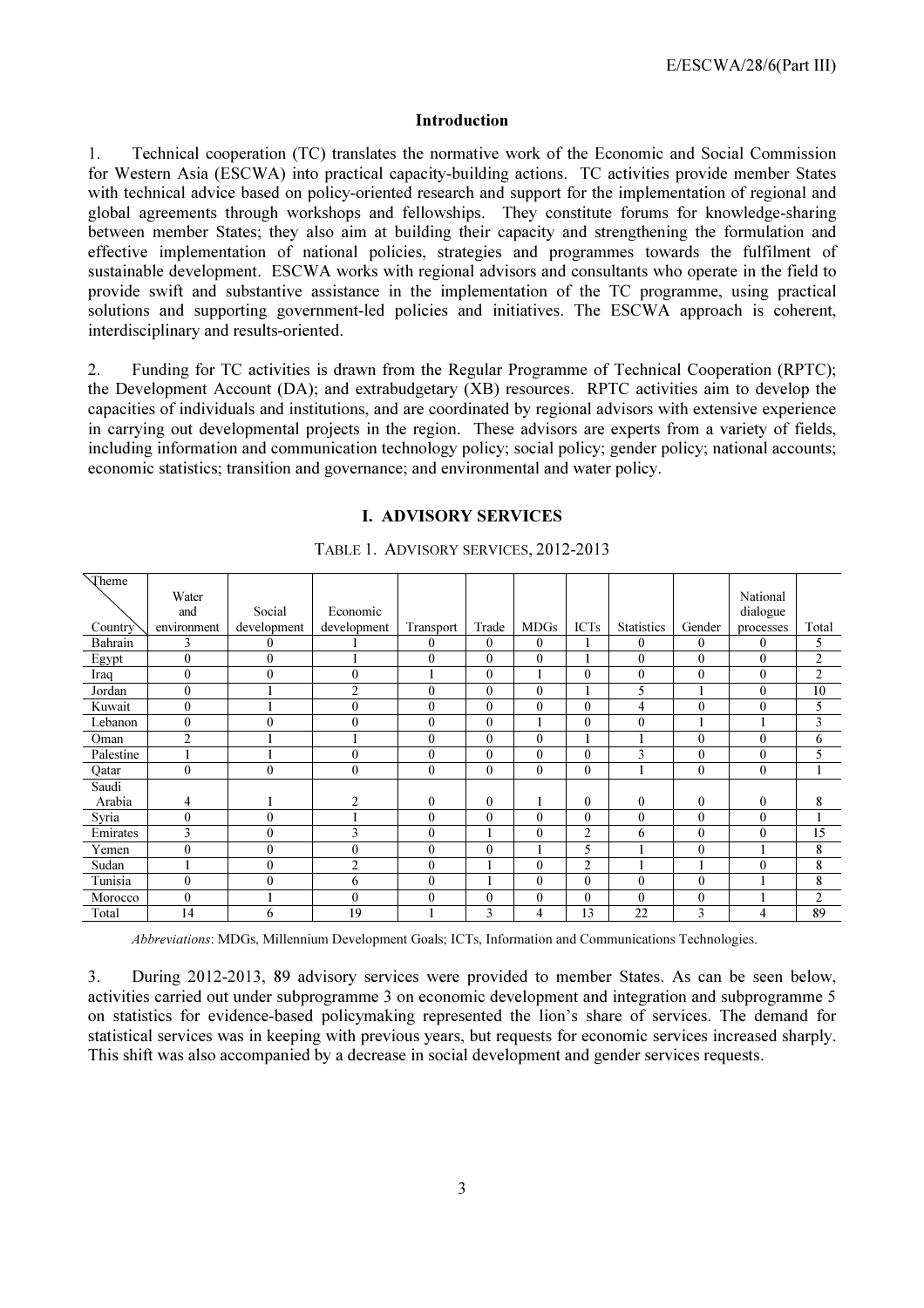

Figure 1. Advisory services by sector





A. SUBPROGRAMME 1. INTEGRATED MANAGEMENT OF NATURAL RESOURCES FOR SUSTAINABLE DEVELOPMENT

4. Over the course of the biennium, a total of 14 advisory services were implemented by regional advisors in the field of water and environment. These services were rendered in Jordan, Lebanon, Oman, Palestine, Qatar, Saudi Arabia and the United Arab Emirates. Regional advisors offered policy advice and technical assistance in the fields of sustainable development plans, green economy and integrated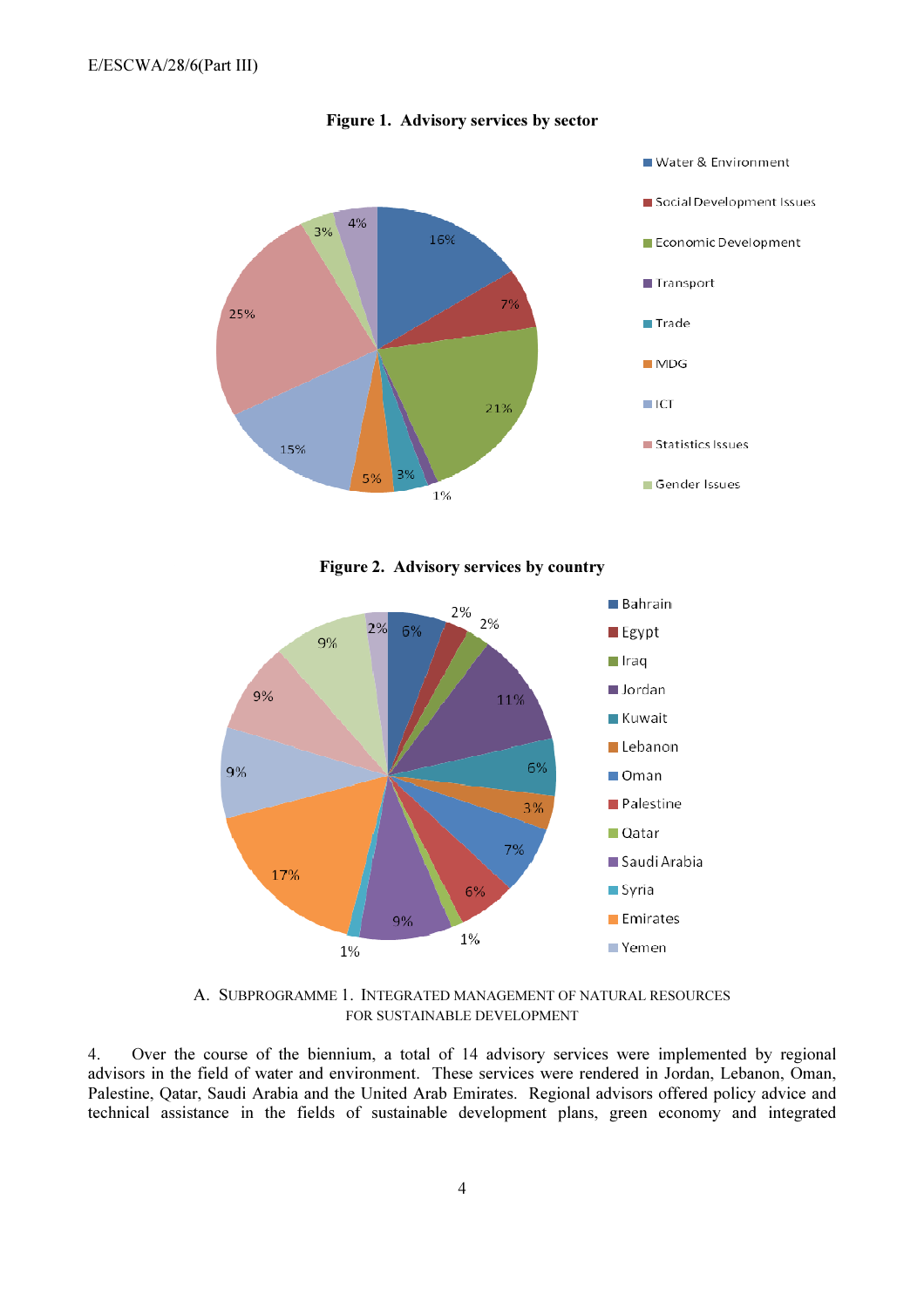management of land and water resources. Regular staff members and consultants also rendered advisory services under the subprogramme in other fields of sustainable development and productivity.

5. This subprogramme contributed to the achievement in Arab countries of the MDG on the mitigation of climate change, by enhancing knowledge on climate change negotiations, energy efficiency and renewable energy. The subprogramme carried out activities that improved capacities for adaptation to the unavoidable effects of climate change on, for example, efficient water management. These activities resulted in an improved understanding of water-related issues among countries. Services also focused on preparing and following-up on the 2012 United Nations Conference on Sustainable Development (Rio+20), and on improving the enabling environment towards the post-2015 development agenda. The socioeconomic implications of water quality and pollution and the technological advances in environmental protection and sustainable development goals at the national level were also addressed.

6. Under the patronage of ESCWA, a senior delegation from the Palestinian Ministry of Environmental Affairs visited the Tunisian Ministry of Equipment and Environment from 22 to 26 April 2013, to gain insight on the Tunisian approach to environmental governance and management, and exchange information in these areas. The visit concluded with the signing of a Memorandum of Understanding (MoU) establishing ties between the Palestinian and Tunisian Ministries to carry out common projects and benefit from opportunities for international cooperation and technical assistance.

7. ESCWA conducted a three-day training course (22-24 September 2013) on "Mathematical Methods in ArcGIS Applications for Analysis and Display of Hydrogeological Data and Information" for the Ministry of Regional Municipalities and Water Resources in Oman. The training was attended by 10 staff members from the Ministry, enabling them to appropriately address opportunities and constraints for the sustainable management of natural resources, in particular the management of water resources at the local and regional levels.

8. In the biennium 2012-2013, subprogramme 1 led four DA projects from the seventh and eighth tranches. The projects "Strengthening National Capacities in the ESCWA Region on Developing Green Production Sectors" and "Capacity-building on climate change mitigation for poverty alleviation in Western Asia" are scheduled to close in 2014. The project "Developing the Capacities of the Arab Countries for Climate Change Adaptation by Applying Integrated Water Resources Management Tools" is ongoing. The project "Building Capacities in Developing Appropriate Green Technologies for Improving the Livelihood of Rural Communities in the ESCWA Region" was approved and allotted under the additional funding for the DA eighth tranche, and is expected to begin implementation in early 2014.

# Figure 3. Advisory services rendered under subprogramme 1

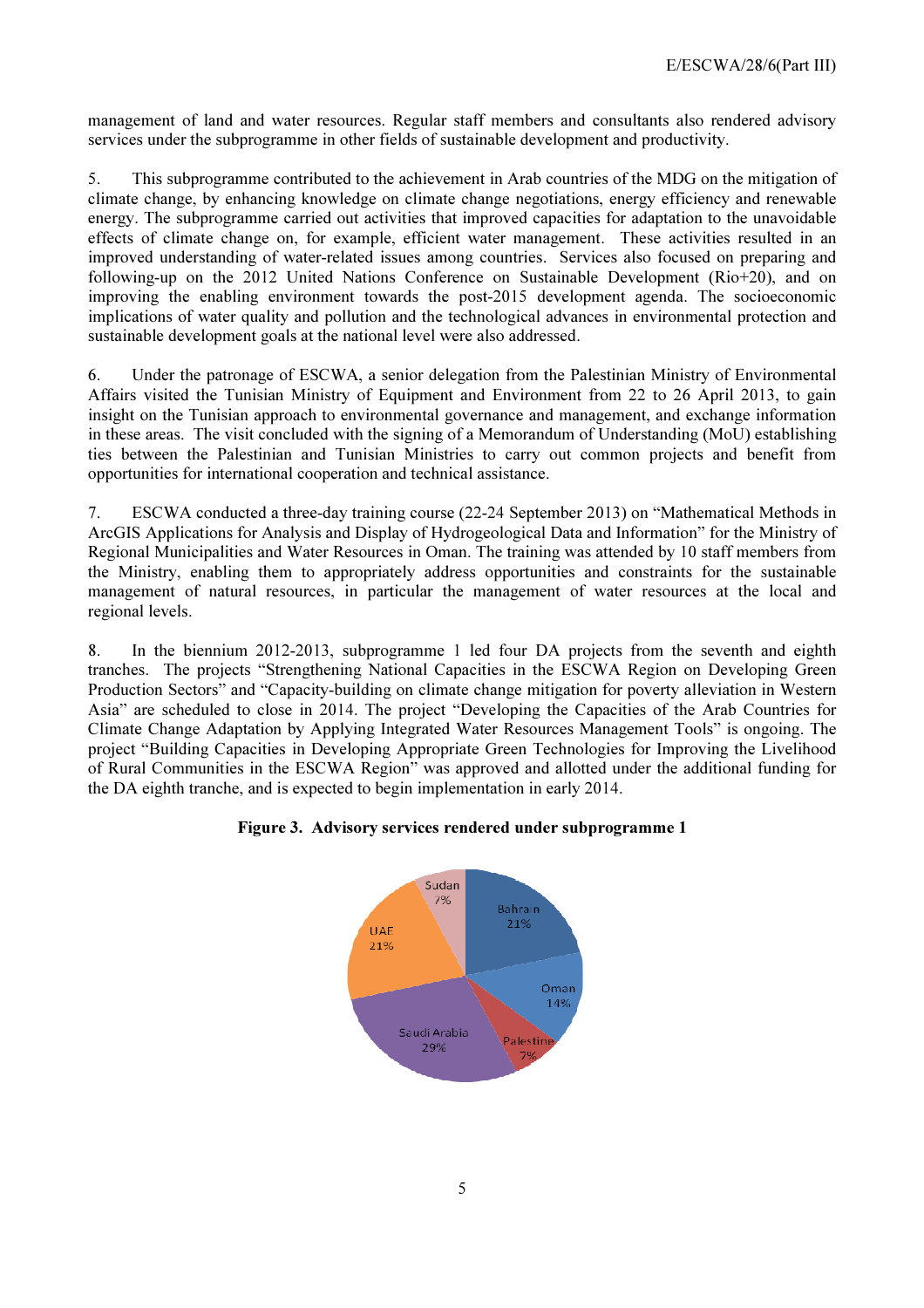### B. SUBPROGRAMME 2. SOCIAL DEVELOPMENT

9. Under this subprogramme, ESCWA carried out six advisory service missions during the biennium, in Jordan, Kuwait, Morocco, Oman, Palestine and Saudi Arabia. It provided technical assistance for the information and statistics systems on disability and developed indicators for identifying and integrating disabilities in surveys and censuses.

10. In September 2013, ESCWA responded to a request from the Lebanese Ministry of Social Affairs for technical support to improve the capacities of its staff in programme formulation and project proposal writing. The goal of this training was to address the national agenda for social development and identify potential donors, in order to enable the Ministry to deliver social services and social assistance not only for the Lebanese but also for Syrian refugees. The training module was delivered by an ESCWA regional advisor on the basis of 'train-the-trainer' and prepared 19 senior staff from various Lebanese Governorates to transfer knowledge to their colleagues. The training workshop was complemented with coaching sessions intended to strengthen the capacity of senior ministry officials to prepare successful programme and project proposals for donors.

11. In the biennium 2012-2013, subprogramme 2 implemented the DA seventh tranche project on "Strengthening Capacities of Policymakers in the ESCWA Region to Formulate National Youth Policies and Plans of Action: Responding to the World Programme of Action for Youth (WPAY)". Through this project, the subprogramme assisted member States in developing and implementing national youth policies and plans of action in the context of WPAY. The project was successfully implemented and closed in December 2013.

## Figure 4. Advisory services rendered under subprogramme 2



C. SUBPROGRAMME 3. ECONOMIC DEVELOPMENT AND INTEGRATION

12. ESCWA carried out 27 advisory services during the biennium under this subprogramme, which benefited 12 member States. The services covered the fields of trade, MDGs, double taxation, transport and economic development.

13. ESCWA used technical cooperation funds to respond directly to the needs of Saudi Arabia. To that end, nine policy papers were prepared, covering a variety of themes such as: economic development, gender issues, social development and sustainable development. ESCWA is continuing its collaboration with the Ministry of Economy and Planning in Saudi Arabia through the implementation of a joint support project with the United Nations Development Programme (UNDP) on the "Preparation of Key Performance Indicators for the State Actors Project". The project, consisting of two phases, aims to provide technical assistance to the Ministry of Economy and Planning to support the elaboration of the forthcoming tenth National Development Plan (2015-2019). It also aims to build the capacity of the Ministry to follow up on the implementation of that plan and communicate it to the general public. This 2.26 million United States dollars (\$) project will be funded by the Ministry. The document of the final project and related agreements were signed by both parties in December 2013.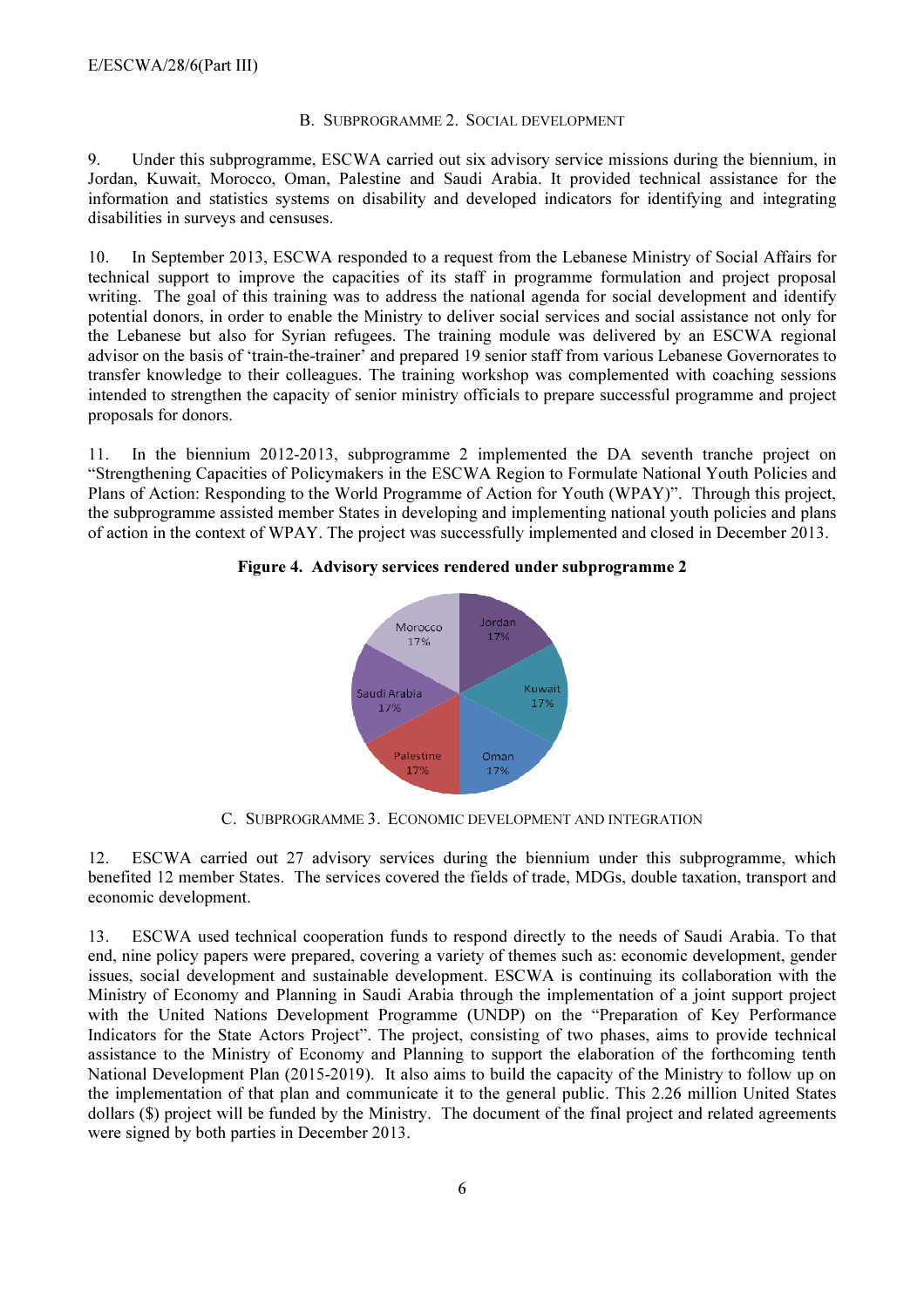14. At the request of UNDP Jordan and the Government of Jordan, ESCWA prepared a paper on the working poor titled "Profile of the Working Poor in the Hashemite Kingdom of Jordan", based on Jordan's Household Income and Expenditure Survey of 2010. It was presented during a meeting on poverty assessment in Jordan in December 2012 and contributed to the preparation of the poverty-reduction strategy of the country.

15. In the biennium 2012-2013, subprogramme 3 led two DA projects from the seventh and eighth tranches. Under the project on "Strengthening Capacities in the Economic and Social Commission for Western Asia Region to Negotiate Bilateral Investment Treaties", the subprogramme assisted government officials and negotiators of member States in designing and negotiating bilateral investment treaties and in deepening their understanding of the international legal framework for investment. The project was successfully completed and closed in December 2013. Another project on "Strengthening Capacities to Utilize Workers' Remittances for Development" is providing assistance to government officials and financial institutions in selected Arab countries to enhance the impact of workers' remittances in financing for development and to support the achievement of MDGs.



Figure 5. Advisory services rendered under subprogramme 3

D. SUBPROGRAMME 4. INFORMATION AND COMMUNICATIONS TECHNOLOGY FOR REGIONAL INTEGRATION

16. Under this subprogramme, advisory activities focused on the development and enhancement of relevant mechanisms, processes and tools for an information society and knowledge economy. A total of 13 advisory services were rendered to seven member States, with the goal of accelerating progress towards a knowledge economy. Several member States also benefited from assistance in formulating and evaluating ICT policies, reviewing cyberlegislation, enhancing the performance of e-government, promoting the development of digital Arabic content, developing science, technology and innovation strategies, and measuring the information society indicators. The outcome of these activities was a deeper understanding of the role of ICT in relation to economic and social development.

17. In partnership with the League of Arab States, ESCWA led efforts to establish the Arab Internet Governance Forum as a bottom-up, decentralized platform for inclusive consultations on Internet governance and the identification of areas of cooperation involving all stakeholders.

18. In response to two requests for advisory services received from the National Information Centre (NIC) in Khartoum, a mission was completed to the Sudan between 26 and 30 August 2013. The objectives of the mission were to support NIC in developing an e-learning strategy and to provide it with international standards and good practices for establishing the National Public Key Infrastructure. In the e-learning topic, several meetings were carried out with potential stakeholders in Khartoum in order to explore their needs,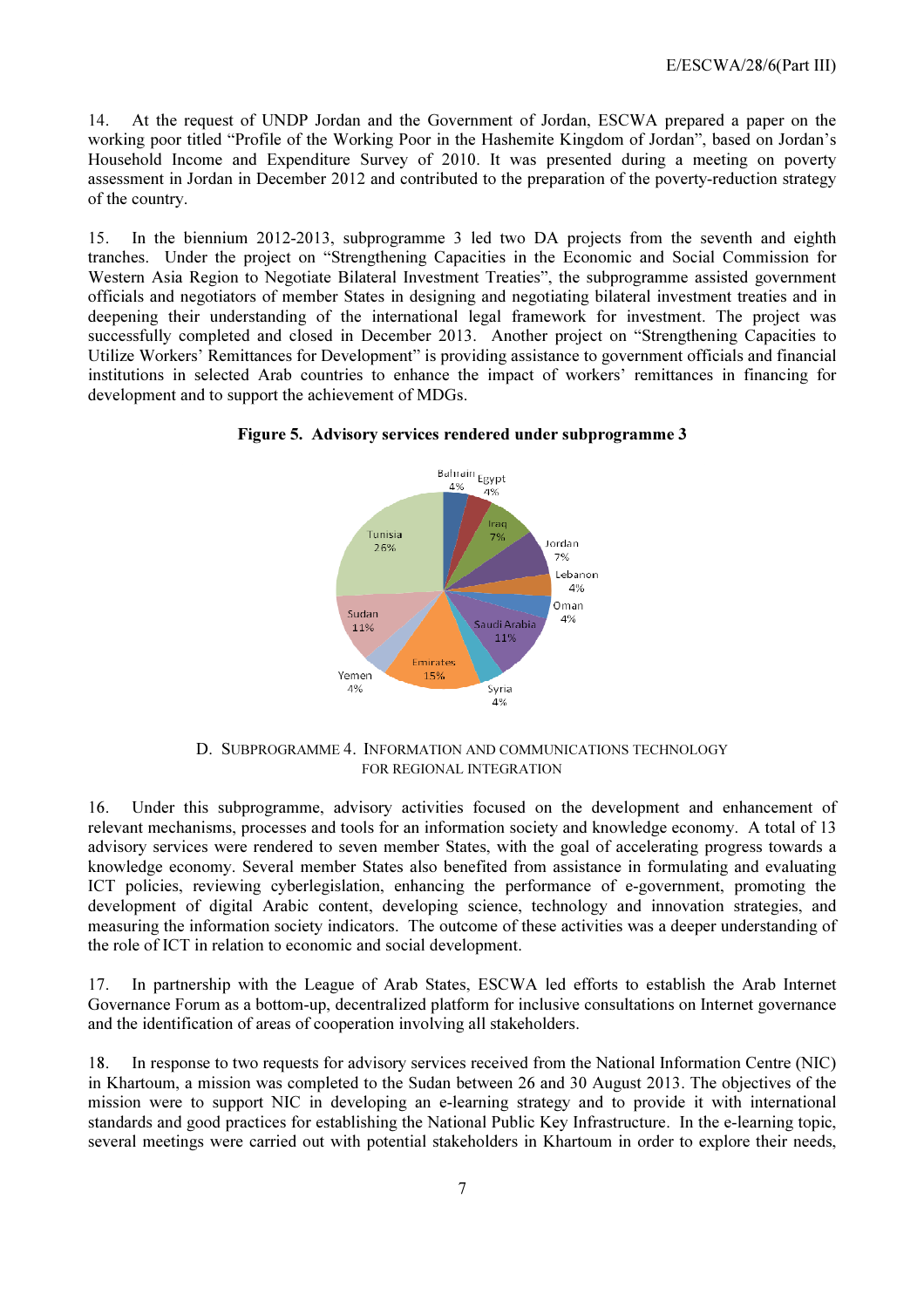discuss core strategic tracks and agree on methodology. All stakeholders approved the suggested methodology and were willing to participate in a national workshop on the e-learning strategy within three months.

19. In response to an advisory request to review the report prepared by the technical committee of the e-government project, a mission was completed in Yemen between 27 and 29 October 2013. Several meetings were held in order to discuss the proposals of ESCWA concerning:

- (a) The administrative structure of the e-government project;
- (b) The detailed tasks of each unit in the suggested structure;
- (c) The future plan for the e-government project in Yemen.

20. The technical committee approved the remarks of ESCWA and will update the report accordingly. In addition, a MoU is being negotiated between Yemen and ESCWA for long-term coordination and support on e-government.

21. The DA project, "Academy of ICT Essentials for Government Leaders in the ESCWA Region (ALGLE)", which is led by ESCWA under subprogramme 4, facilitates the transfer of essential knowledge and expertise that will help civil servants, policymakers and government leaders plan and implement ICT initiatives and facilitate the transition towards knowledge-based economies. Project implementation will continue throughout the biennium 2014-2015.

## Figure 6. Advisory services rendered under subprogramme 4



E. SUBPROGRAMME 5. STATISTICS FOR EVIDENCE-BASED POLICYMAKING

22. During the biennium 2012-2013, ESCWA carried out 22 advisory services under subprogramme 5, covering a wide array of statistical issues. ESCWA supported member States in their efforts to meet international standards in national accounts. It has placed emphasis on support to national statistical offices in the area of economic statistics in general and national accounts in particular. Through national capacitybuilding workshops, advisory services and hands-on support, ESCWA critical support was provided to the Statistics Departments of Jordan, Kuwait and Palestine in the implementation of the United Nations System of National Accounts (SNA) 2008. The countries benefiting from ESCWA support will be able to use 2008 SNA as a guide for constructing their own accounting systems, thereby enabling greater regional and international comparability. Moreover, countries will be able to improve the collection of data and the methodologies to generate accurate economic statistics in a timely manner, an important factor for policymakers in their planning.

23. Under the regional project "Strengthening Statistical Capacity for the ESCWA Countries in Energy Statistics and Energy Balance", ESCWA, together with the United Nations Statistics Division, undertook an important initiative to link energy and environmental statistics. The project is scheduled for completion in 2014.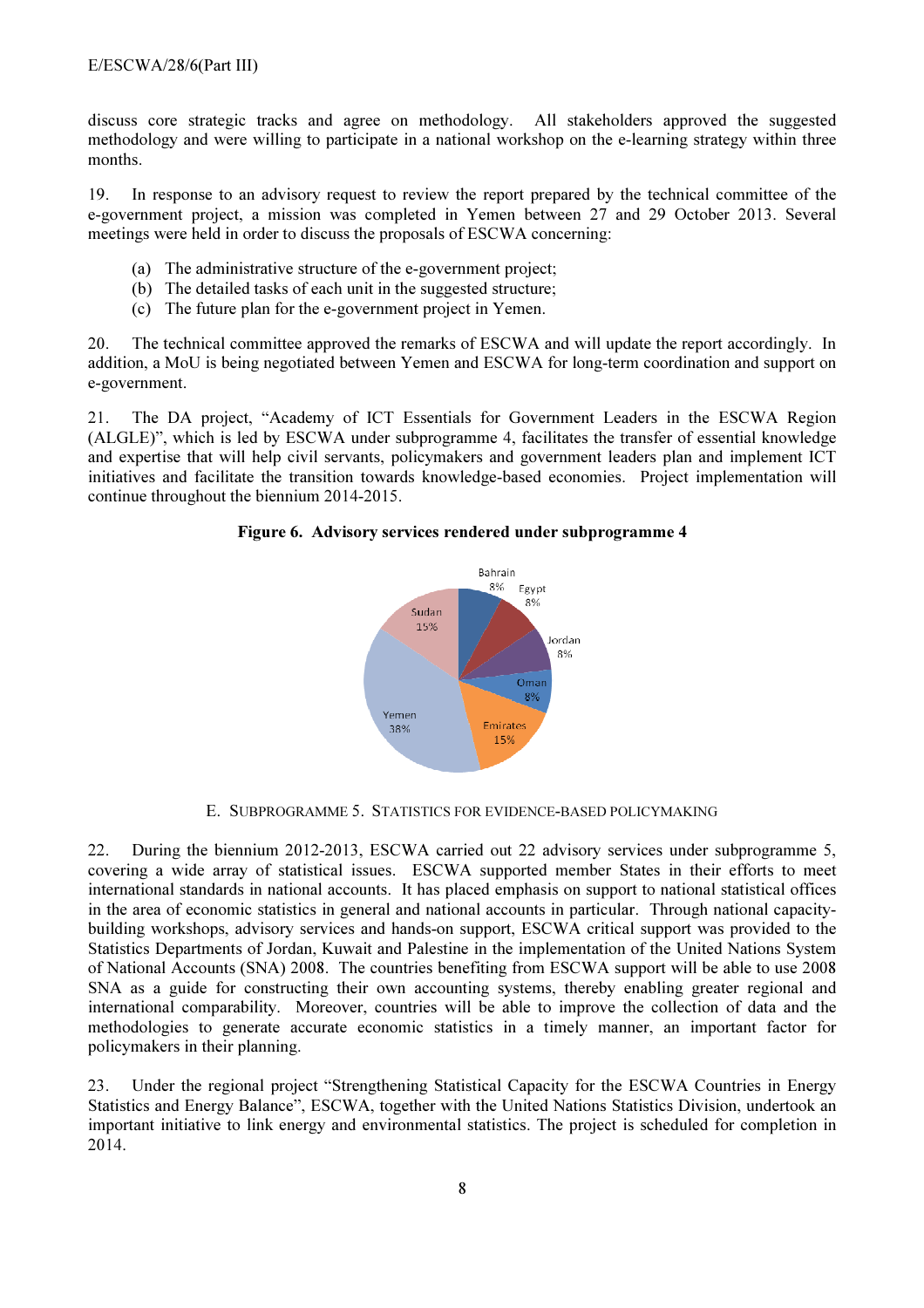

Figure 7. Advisory services rendered under subprogramme 5

### F. SUBPROGRAMME 6. ADVANCEMENT OF WOMEN

24. ESCWA assisted three member States, namely Lebanon, Jordan and the Sudan, to mainstream gender in their respective national development strategies and action plans.

25. ESCWA actively supported national efforts geared towards the preparation of national plans and programmes to fight gender-based violence, specifically through its various publications and technical materials on this issue, as well as public events.

26. Fourteen ESCWA member States have participated in the development of a database to map national approaches to combating violence against women. The Database on National Legislations in the ESCWA Region aims to support member States in formulating action-oriented measures and gender-sensitive legislation, policies and strategies.

27. During the biennium 2012-2013, ESCWA supported parliaments and legislative authorities at the national level to amend discriminatory legislation and enact new laws to promote women's participation in political processes. With a focus on conflict-affected and transition countries, namely Egypt, Iraq, Lebanon, Libya, Palestine and Tunisia, ESCWA was able to carry out targeted training, advisory services and the establishment of a regional knowledge network among parliamentarians.

28. During the biennium, ESCWA led the DA project on "Institutional and Capacity-building for Arab Parliaments and Other Stakeholders for the Implementation of Security Council Resolution 1325 (2000) on Women, Peace and Security" under subprogramme 6. Through this project, assistance and capacity-building were provided to Arab Parliaments and other stakeholders to implement the requirements of this important resolution by developing national action plans. Project implementation will continue throughout the biennium 2014-2015.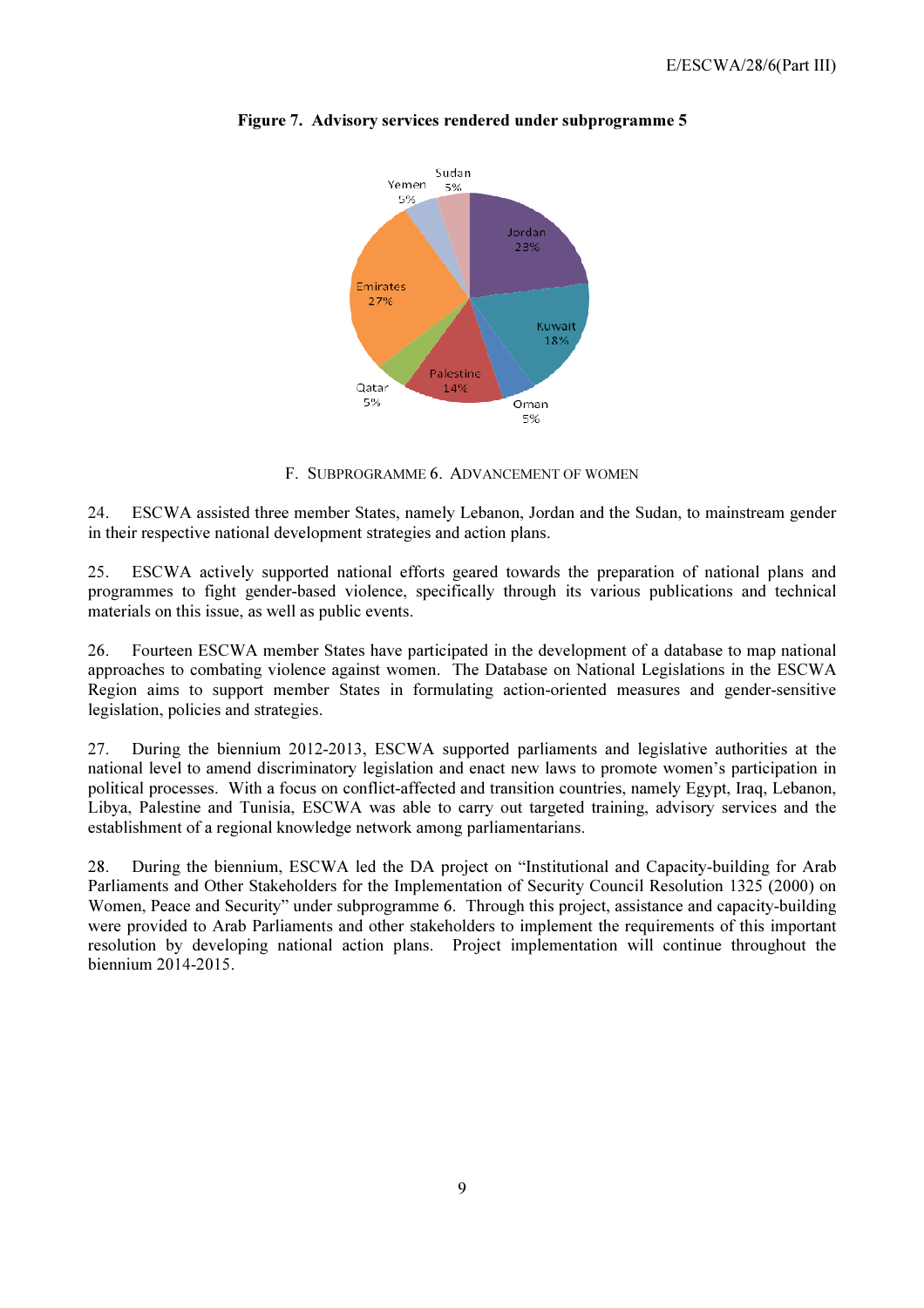

Figure 8. Advisory services rendered under subprogramme 6

G. SUBPROGRAMME 7. CONFLICT MITIGATION AND DEVELOPMENT

29. Due to the political instability in the region, the role of ESCWA in addressing governance-related issues under subprogramme 7 became more critical. On poverty, technical assistance was provided for the design of the urban development index and its pilot implementation in three cities (Tripoli, Tunis and Nouakchott).

30. In 2013, ESCWA supported the local authorities in Tunisia in the fields of transition processes, national dialogue and promoting civic values for democratic transition. ESCWA was also able to coordinate on these issues with several local and regional organizations, including the Arab Institute of Human Rights, the Tunisian League for the Defense of Human Rights and the Arab Center for the Rule of Law and. ESCWA cooperated with the National Institute of Statistics in order to review the upgraded version of the manual for urban deprivation applied in Tunisia. During the visit, the Center for Arab Women Training and Research was also able to benefit from support on the subject of MDGs and the post-2015 development agenda.



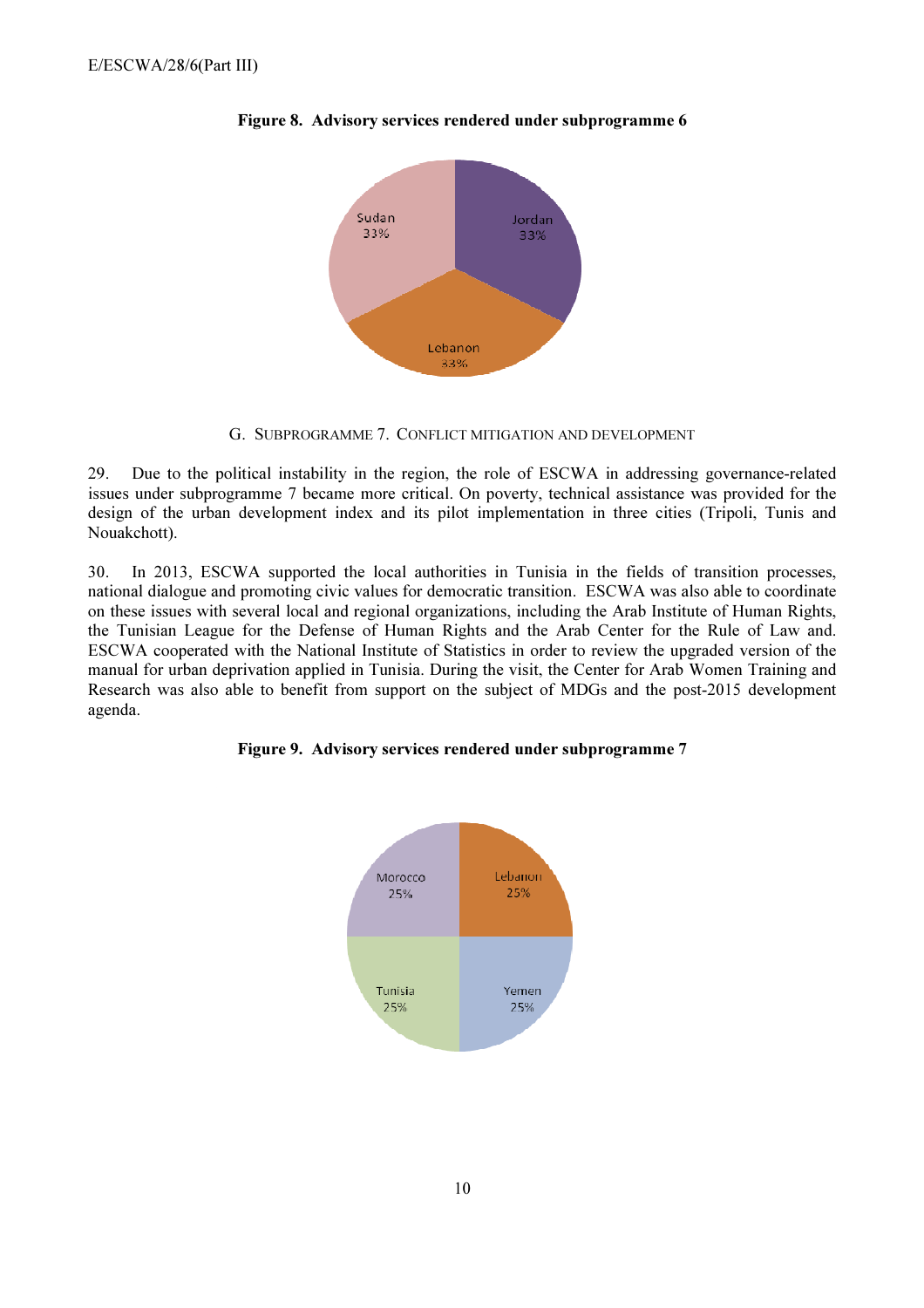| Subprogramme |                |                  |                  |                |                |                  |                  |                |
|--------------|----------------|------------------|------------------|----------------|----------------|------------------|------------------|----------------|
|              | Sub-           | Sub-             | Sub-             | Sub-           | Sub-           | Sub-             | Sub-             |                |
|              | programme      | programme        | programme        | programme      | programme      | programme        | programme        |                |
| Country      |                | 2                | 3                | 4              | 5              | 6                |                  | Total          |
| Bahrain      |                | $\theta$         | $\boldsymbol{0}$ |                | $\mathbf{0}$   | $\overline{2}$   |                  | 5              |
| Egypt        | $\mathbf{0}$   | $\boldsymbol{0}$ |                  | $\mathbf{0}$   | $\overline{2}$ | $\mathbf{0}$     | $\boldsymbol{0}$ | 3              |
| Iraq         | $\mathbf{0}$   | $\mathbf{0}$     |                  | $\mathbf{0}$   |                | $\mathbf{0}$     | $\theta$         | $\overline{2}$ |
| Jordan       | $\overline{2}$ | $\theta$         | 4                | $\theta$       | 5              |                  | $\theta$         | 12             |
| Kuwait       |                | $\mathbf{0}$     | $\mathbf{0}$     | $\mathbf{0}$   | $\mathbf{0}$   |                  | $\theta$         | $\overline{2}$ |
| Lebanon      | $\overline{2}$ |                  | $\boldsymbol{0}$ | $\overline{2}$ |                | $\theta$         | $\theta$         | 6              |
| Oman         | $\overline{2}$ |                  | $\mathbf{0}$     | $\mathbf{0}$   | $\overline{2}$ | $\boldsymbol{0}$ | $\theta$         | 5              |
| Palestine    | $\overline{2}$ | $\mathbf{0}$     | $\boldsymbol{0}$ |                | $\mathbf{0}$   | $\boldsymbol{0}$ |                  | 4              |
| Qatar        | $\overline{2}$ | $\mathbf{0}$     | $\mathbf{0}$     | $\theta$       | $\overline{c}$ |                  | $\theta$         | 5              |
| Saudi Arabia | $\mathbf{0}$   | $\mathbf{0}$     | $\overline{2}$   | $\mathbf{0}$   | $\mathbf{0}$   |                  | $\theta$         | 3              |
| Syria        | $\mathbf{0}$   | $\mathbf{0}$     | $\boldsymbol{0}$ | $\theta$       |                | $\boldsymbol{0}$ | $\mathbf{0}$     |                |
| Emirates     | $\mathbf{0}$   | ı                | $\boldsymbol{0}$ | $\mathbf{0}$   | п.             | $\mathbf{0}$     | $\theta$         | $\overline{2}$ |
| Yemen        |                | $\theta$         | $\boldsymbol{0}$ | $\mathbf{0}$   | $\mathbf{0}$   | $\theta$         | $\theta$         |                |
| Sudan        | $\mathbf{0}$   | $\theta$         | 4                | $\mathbf{0}$   | $\mathbf{0}$   | $\overline{2}$   | $\overline{2}$   | 8              |
| Morocco      |                | $\mathbf{0}$     | 3                | $\theta$       | $\mathbf{0}$   | $\theta$         | $\theta$         | 4              |
| Tunisia      | 5              | $\theta$         |                  | $\mathbf{0}$   | $\mathbf{0}$   | $\theta$         | $\theta$         | 6              |
| Total        | 19             | 3                | 16               | 4              | 15             | 8                | 4                | 69             |

# II. CAPACITY-BUILDING

|  | TABLE 2. CAPACITY-BUILDING ACTIVITIES, 2012-2013 |  |
|--|--------------------------------------------------|--|
|--|--------------------------------------------------|--|

31. During the biennium, ESCWA provided 68 training workshops, 14 of which were organized at the regional level, 5 at the subregional level and 49 at the national level.

32. As with advisory services, the biennium witnessed a shift in the demand for capacity-building services in comparison to previous years. There was a sharp decrease in gender and ICT requests, while sustainable development and economic requests increased. A disparity also exists in terms of benefits to member States: some participated in as little as 3 per cent of the total capacity-building activities carried out by ESCWA. The biennium also saw strong demand from new member States.

### Figure 10. Capacity development activities by subprogramme



33. Training workshops were organized to assist member States in adhering to their commitments for the implementation of international instruments and declarations in the field of gender, mainly the Convention on the Elimination of All Forms of Discrimination Against Women (CEDAW). Efforts targeted all relevant stakeholders, including parliamentarians, senior officials and decision makers.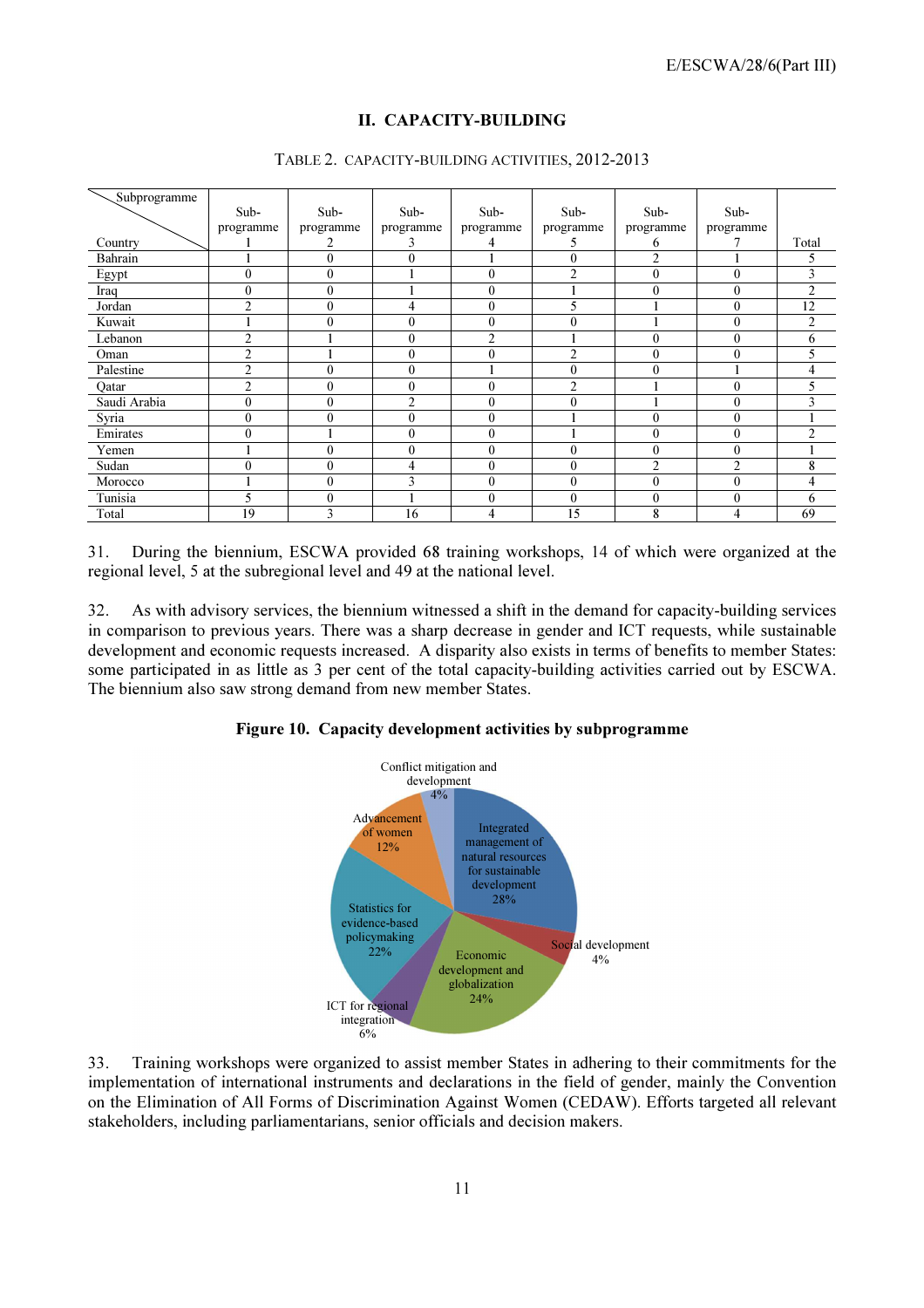

Figure 11. Capacity development activities by country

34. Concerning social development, several capacity-building activities were held during the biennium and were an important part of promoting an integrated approach to social protection policy. The programme activities resulted in three new country profiles on social protection and the initiation of a toolkit to enhance the capacity of national stakeholders in building a comprehensive and efficient social protection system and applying a much-needed participatory approach to the process.

35. Alongside the Arab Union of Land Transport and other regional partners, ESCWA co-organized a regional workshop on the implementation of the United Nations Global Plan for the Decade of Action on Road Safety (2011-2020) in the region (Amman, 14-15 November 2012). The workshop was attended by 12 member States, the United Nations Economic Commission for Europe, and more than 16 international and regional organizations, including non-governmental organizations. The meeting resulted in the formation of a list of recommendations on good practices and funding tools for road safety improvements, which will enhance the implementation of the Decade of Action on Road Safety requirements.

36. Additionally, ESCWA organized two training workshops on the Agreements on Double Taxation Avoidance. The first was held in the Sudan between 30 June and 4 July 2013 and the second in Morocco from 10 to 12 September 2013. These two workshops upgraded the skills of 50 government officials from ministries of finance and taxation departments in both countries and resulted in a better understanding of double taxations and ways to mitigate this problem.

37. ESCWA organized a preparatory workshop for Arab countries on the World Trade Organization (WTO) agreements, aimed at preparing member States for the Ninth WTO Ministerial Conference (Bali, 3-7 December 2013). This resulted in the issuing of a list of recommendations for Arab countries regarding the Bali negotiations. The workshop was also able to organize and unify the issues and views of member States.

38. ESCWA held the Second Annual Meeting of the Arab Internet Governance Forum and four Arab Multi-stakeholder Advisory Group meetings. A workshop on cyberlegislation in the Arab region, a regional workshop on e-government good practices and a training workshop on the application of ICT impact measurement models were also organized.

39. A number of workshops were held at the national level on the production and dissemination of official statistics. These included workshops on systems of national accounts; statistics of international trade in services; time use statistics; industrial statistics; labour statistics; statistical infrastructure; and agriculture statistics.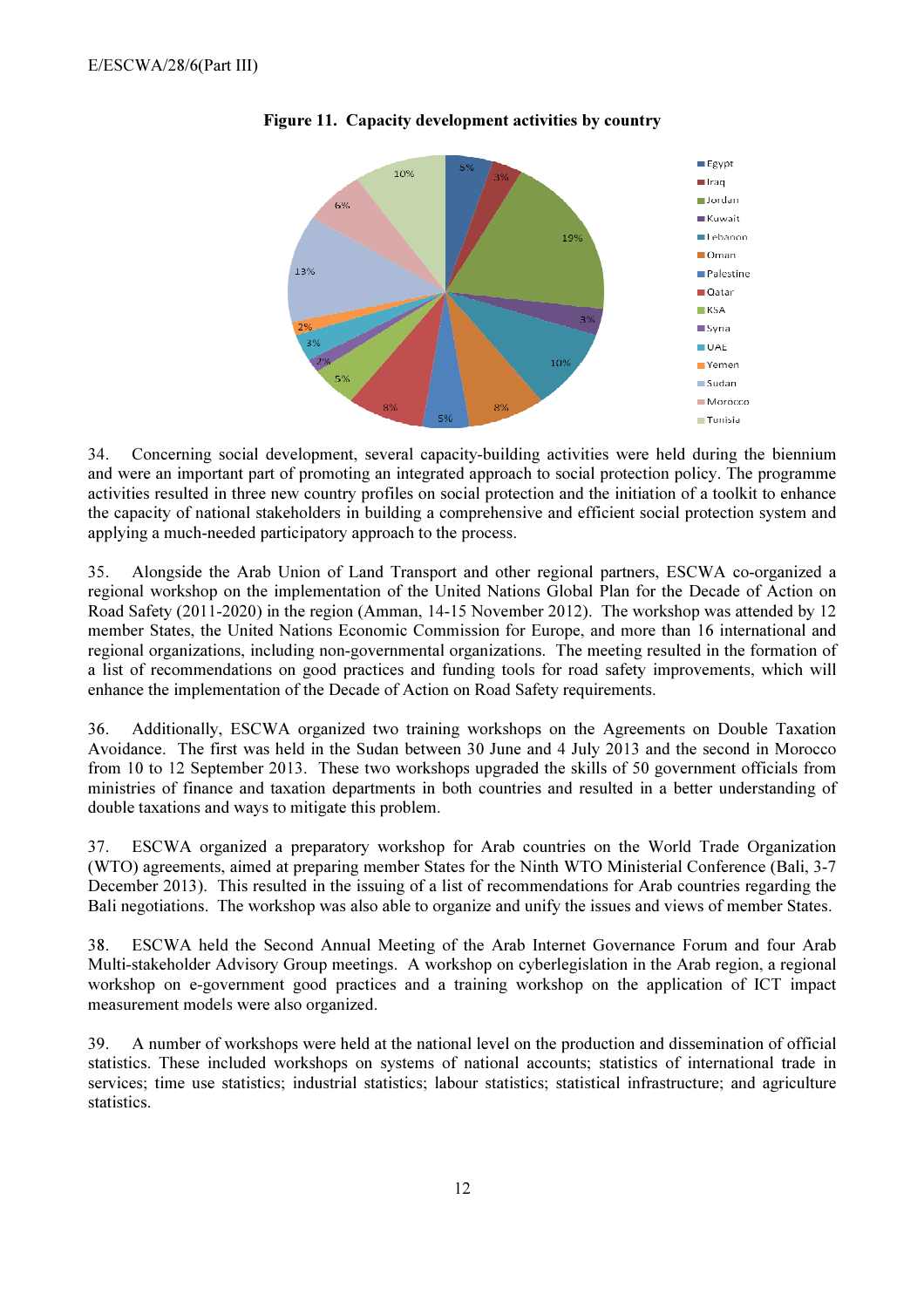40. ESCWA also organized a national workshop on development policy formulation in Palestine from 2 to 5 December 2013. The workshop resulted in the capacity development of Palestinian officials in formulating development policies.

## III. FELLOWSHIPS

41. During the biennium 2012-2013, ESCWA responded positively to requests from member States to sponsor participants in study tours organized by public and private institutions in the region. Fellowships involve representatives from member States visiting their counterparts in sister organizations/institutions in other countries. ESCWA sponsored 21 participants to take part in six study tours, as shown in the table below.

42. ESCWA is also considering scaling up the reach of the fellowship programme. This will serve as an additional tool to enhance capacity-building and training activities, in order to meet the requirements of member States.

| Country   | Number of participants | Activity                                                                                                                                                                                                                                                               |
|-----------|------------------------|------------------------------------------------------------------------------------------------------------------------------------------------------------------------------------------------------------------------------------------------------------------------|
| Sudan     | 4                      | Study tour for the Sudanese Ministry of Water Resources in the fields of water<br>harvesting and water management.                                                                                                                                                     |
| Palestine | 5                      | Study tour for the Palestinian Ministry of Social Affairs to Brazil on the theme<br>of social policy for development, to exchange experiences with Brazilian<br>practitioners in social protection as part of the South-South Cooperation<br>initiative of ESCWA.      |
| Yemen     |                        | International Conference on "Food Secure Arab World: A Roadmap for Policy<br>and Research" in Lebanon. Expected outcomes include a declaration on the<br>principles of food security in the Arab world and a road map of ways to<br>implement the recommended actions. |
| Iraq      | 5                      | Study tour to Jordan for Iraqi officials from the Ministry of Transport on weigh<br>station mechanisms.                                                                                                                                                                |
| Palestine | 7                      | Senior exchange visit on environmental management to Tunisia.                                                                                                                                                                                                          |
| Palestine |                        | First Arab Conference on Space and Geographical Names in Jordan.                                                                                                                                                                                                       |
| Total     | 23                     |                                                                                                                                                                                                                                                                        |

### TABLE 3. LIST OF FELLOWSHIPS

## IV. STRENGTHENING THE TECHNICAL COOPERATION NETWORK

43. The TC Network aims to enhance coordination, networking and the exchange of knowledge on advisory services; conduct trainings; and execute pilot projects. In addition, the network aims to identify the priorities of member States and the basic guiding principles which could optimize the benefits of technical cooperation services and contribute to the improvement of the exchange of information and expertise. This would in turn strengthen existing partnerships and create new ones between stakeholders at the national, regional and international levels. The next TC meeting will take place in September 2014, back-to-back with the meeting of the ESCWA Technical Committee.

44. During the biennium, the TC Portal was updated to reflect new TC offerings and to increase the interaction between ESCWA and member States.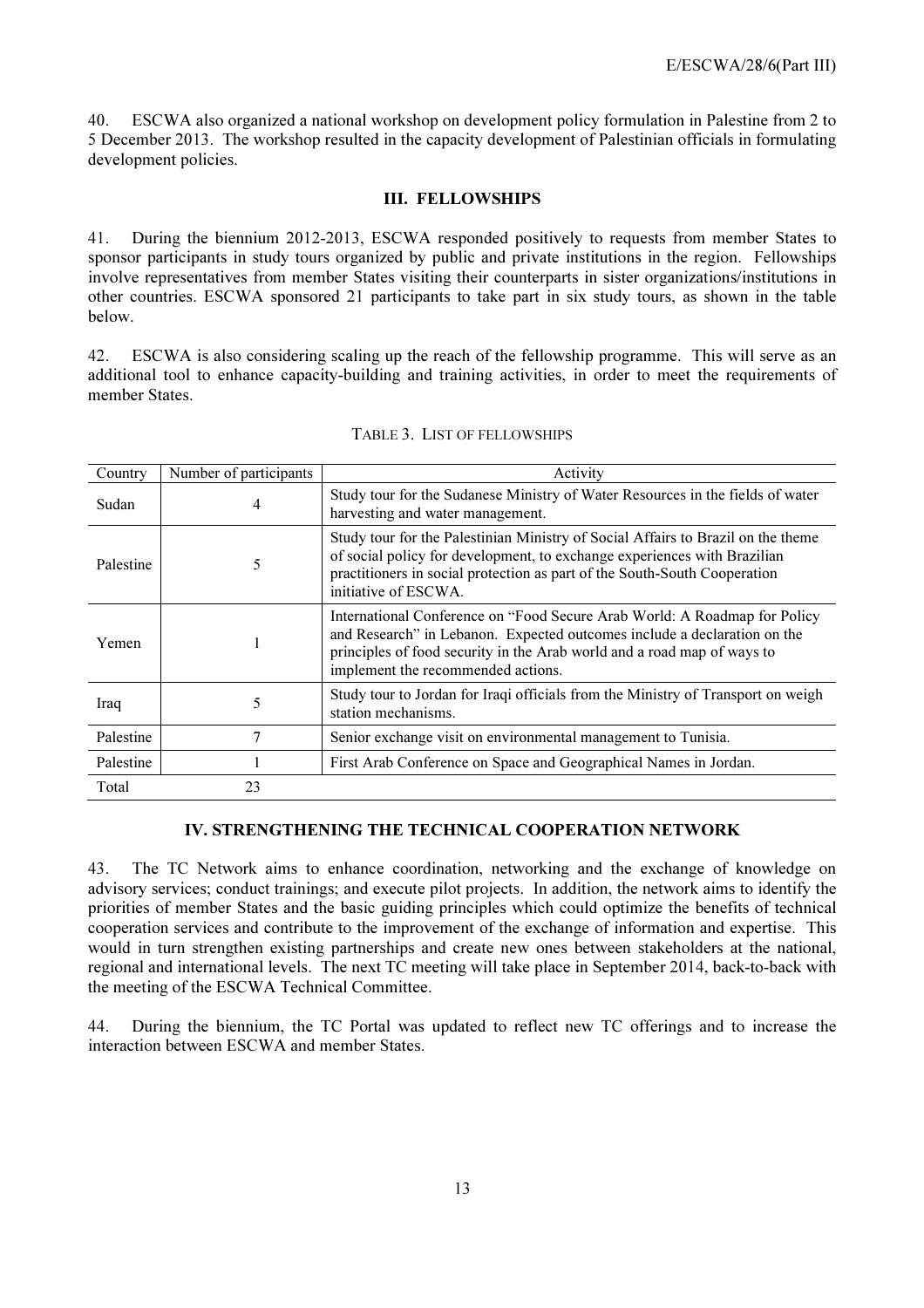

## Figure 12. Homepage of the new TC portal

45. The updated user interface of the new portal integrates these features through its strategic placement of the most requested services. The portal will also provide any user with a quick overview of TC activities. Finally, the portal can be used as a quick reference tool to get acquainted with technical cooperation offerings and services.

## V. DEVELOPMENT ACCOUNT PROJECTS

46. The Development Account is a global programme established by the United Nations Secretariat to enhance the capacities of developing countries in the priority areas of the United Nations Development Agenda. It is funded from the Secretariat's regular budget and was allocated around \$35 million for the last biennium. DA projects are implemented by 10 entities of the Executive Committee of Economic and Social Affairs (United Nations Department of Economic and Social Affairs); the five regional commissions; the United Nations Conference on Trade and Development (UNCTAD); the United Nations Environment Programme (UNEP); the United Nations Office on Drugs and Crime (UNODC); and the United Nations Human Settlements Programme (UN-Habitat). Project sizes range from \$250,000 to \$1 million.

47. DA projects promote country ownership, intercountry collaboration, South-South cooperation, and regional and subregional cooperation among United Nations entities. They also allow ESCWA member States to participate in and benefit from new global and regional initiatives. The participation of ESCWA in DA-funded projects began in 2002, during the third tranche. Since then, ESCWA has steadily increased this participation.

48. Over the past 11 years, ESCWA has led 19 projects of regional or global nature for a total of \$10.4 million in various thematic sectors. It has also participated in 31 projects worldwide.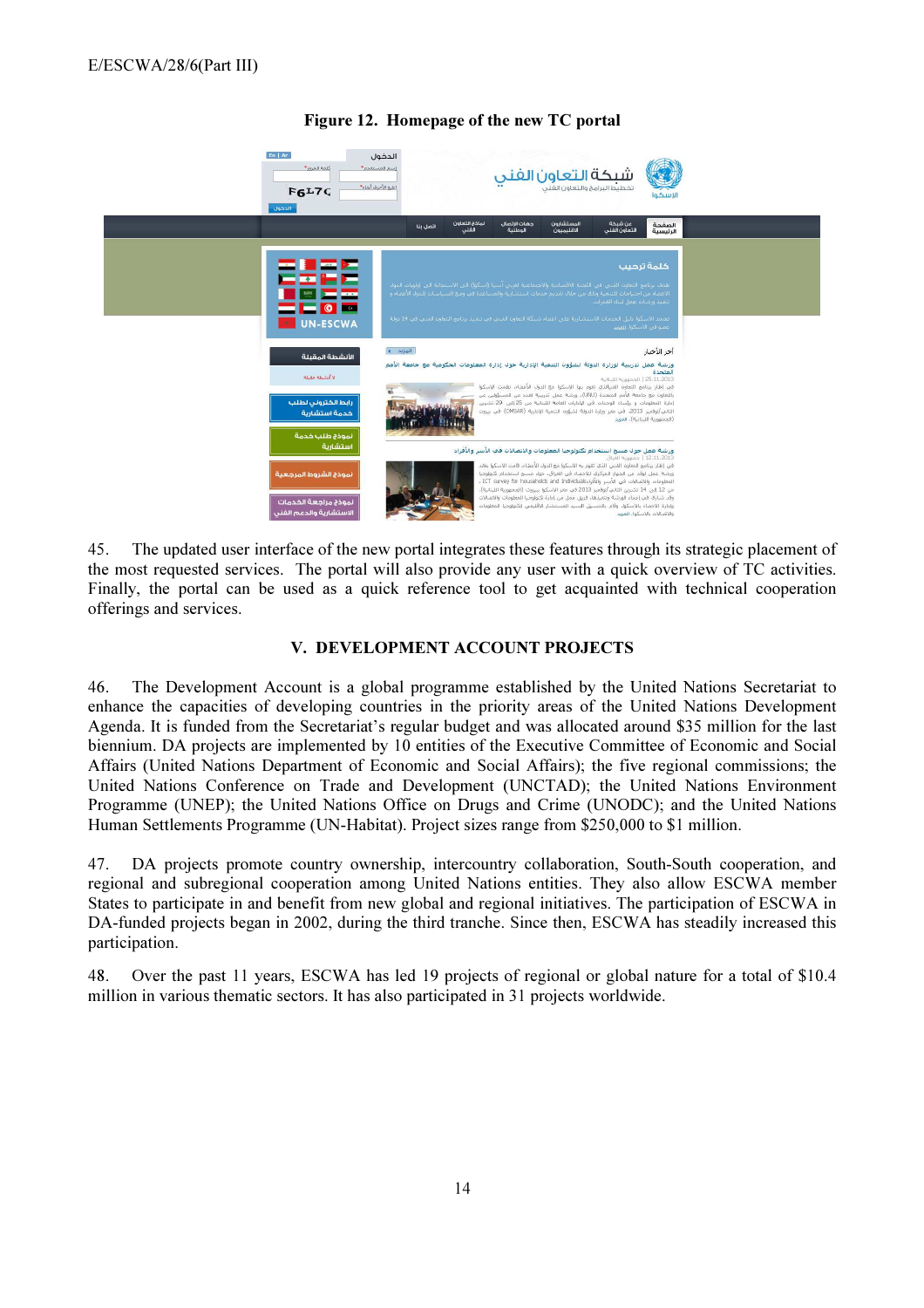

#### Figure 13. Funding by tranche

49. Activities during the biennium 2012-2013 were in the context of the seventh and eighth tranche of the DA programme, under the theme of "Supporting Member States to accelerate progress towards achieving the internationally agreed development goals, including the Millennium Development Goals, in the context of the multiple and interrelated development challenges" (eighth tranche). During those two years, ESCWA was involved in 29 DA-funded projects; one project led by UN-Habitat, in which ESCWA participated as a partner agency, was carried over from the sixth tranche. ESCWA served as the leading agency for 10 projects, with total allocated funds of \$2,428,400 and \$2,591,000 for the seventh and eighth tranches, respectively.

50. For the biennium 2014-2015, which represents the ninth tranche of the DA programme under the theme of "Supporting Member States in designing and implementing strategies and policies towards sustainable, equitable and inclusive development", four projects have been approved for ESCWA, with total allocated funds of \$2,389,000.

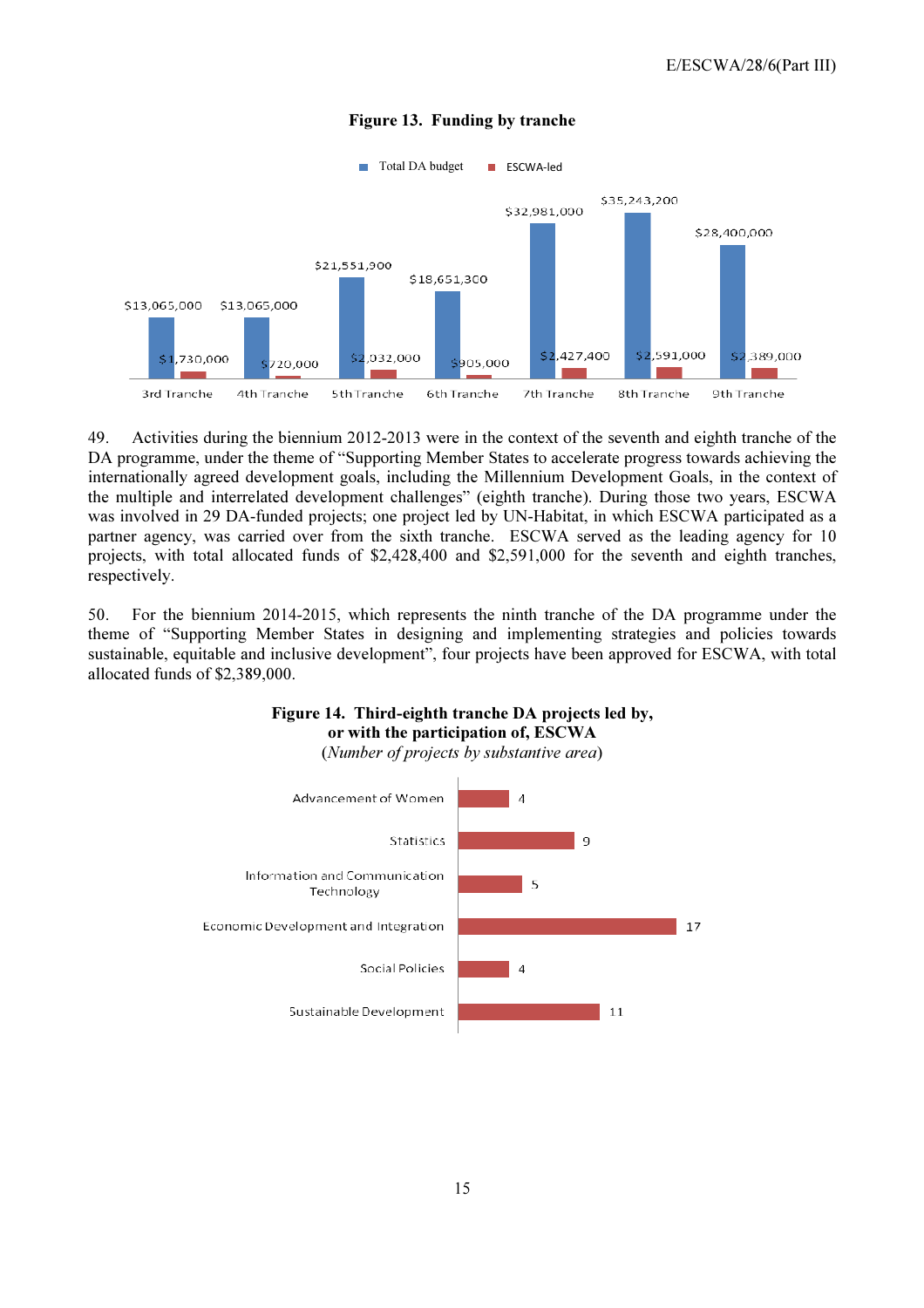## VI. EXTRABUDGETARY PROJECTS

51. Over the course of the biennium 2012-2013, ESCWA succeeded in raising approximately \$5.6 million to implement extrabudgetary (XB) projects. These funds enabled the implementation of 14 new XB projects, mainly by the Sustainable Development and Productivity Division (SDPD); the Economic Development and Globalization Division (EDGD); the Statistics Division (SD); and the Emerging and Conflict-Related Issues Division (ECRI).

52. Under SDPD, one project was carried over from the previous biennium entitled "Assessment of the Impact of Climate Change on Water Resources and Socio-Economic Vulnerability in the Arab Region". The project received funding from the Swedish International Development Cooperation Agency to support the proper management of water resources in the region.

53. As for EDGD, the bulk of XB activities were related to studying and combating the effects of the Syrian crisis. Key projects tackled the social, economic and political reform in the post-Conflict Syrian Arab Republic; the National Agenda for Future of Syria; and the Syria Watch Brief. Another XB project was initiated to support the capacity-building efforts of Saudi Arabia towards economic and social development.

54. Under the Statistics Division, the main XB project was the International Comparison Programme for Western Asia, which was funded by the International Bank of Reconstruction and Development. The project is concerned with studying the Purchasing Power Parity (PPP) of countries in the ESCWA region.

55. The remaining subprogrammes received additional funds and support to carry out XB projects in the fields of economic and social development.





### VII. CHALLENGES

56. The TC activities of ESCWA were affected by the strife and instability witnessed in several member States throughout 2012-2013. These developments have forced ESCWA to delay or cancel some activities, and have also required the refocusing of regional priorities; this is evident in the shift of requests for advisory and capacity-building services. This situation has also limited the travel of ESCWA staff to some countries due to security measures and forced changes in venue for several events.

57. Another obstacle facing TC is that the financial resources available are relatively limited compared to the level of demand from member States. ESCWA has thus been required to adopt innovative methods in order to optimize its performance and reduce the costs of technical cooperation.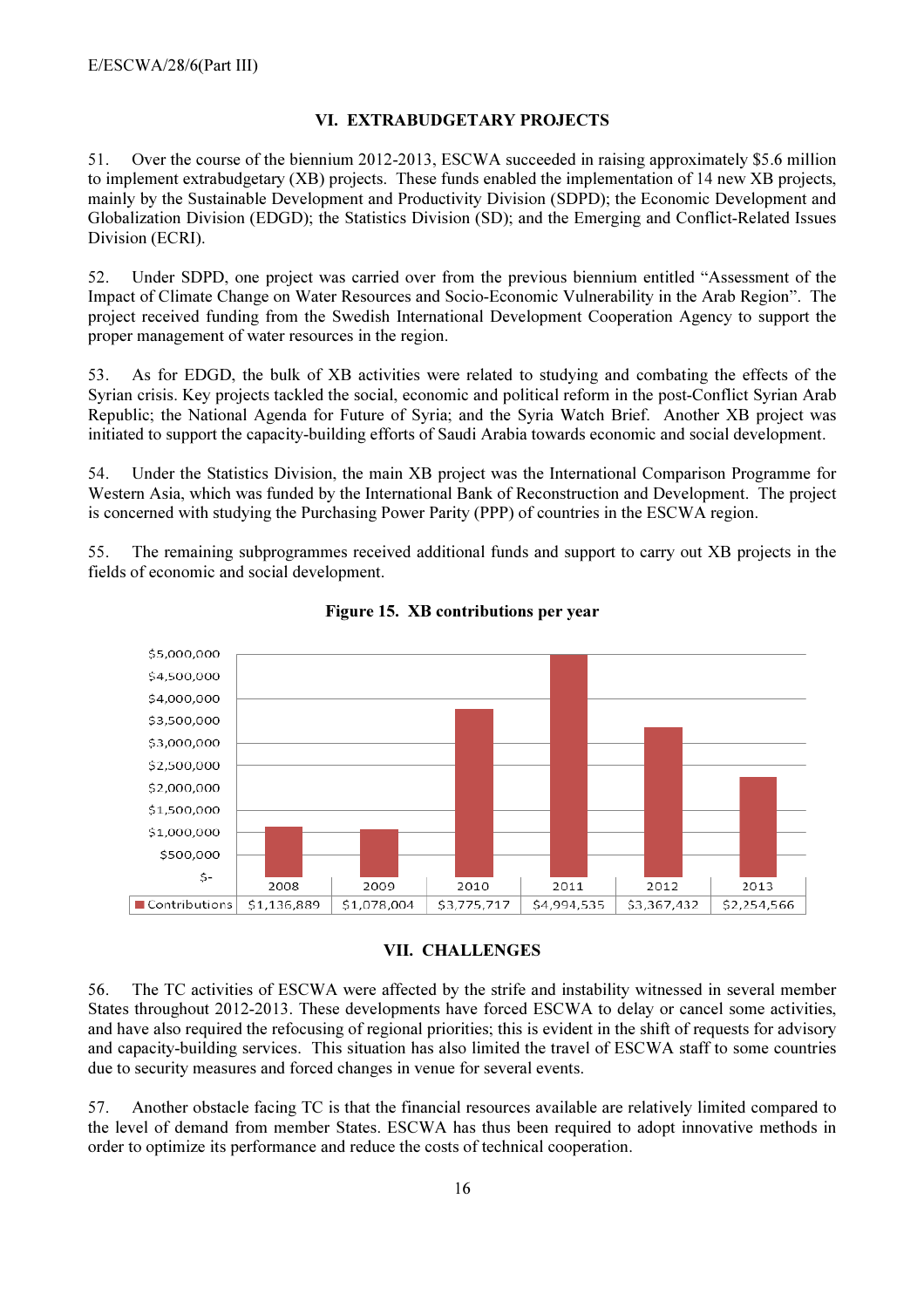## VIII. EVALUATION OF DA PROJECTS

58. Independent evaluations are required for all DA projects. Approximately 3 per cent of the overall project budget is allocated for an external evaluation upon completion. During the biennium 2012-2013, two DA projects were evaluated.

59. The evaluation of the ESCWA-led DA project "Regional Harmonization of Cyberlegislation to Promote the Knowledge Society in the Arab World", which was implemented between 2009 and 2012, revealed that, despite significant challenges of technical, political, administrative and legislative nature, the project activities were successfully accomplished and the outputs well received by participating countries. Examples of tangible results were the adoption of relevant laws in several Arab countries, including the law on online communications and cybercrime issued in the Syrian Arab Republic; the law on electronic signature issued in Iraq; and the draft law on e-transactions and personal data adopted in Lebanon. The evaluation noted that throughout the implementation process, the project reached out to more than 18 countries in the region through national or regional tasks and activities.

60. The evaluation of the DA project "Participatory Human Development in post-Conflict Countries", implemented between 2009 and 2011, found that the planned benefits of the project were reached quantitatively, though estimating its qualitative benefits will only be possible through deeper analysis in the future, given the nature of its objective. While the full impact of the project would become clearer in the long term, the evaluation found that its current impact was satisfactory and that the project had a positive impact on its beneficiaries. The evaluation noted that some degree of flexibility was permitted within the project, which increased its relevance by enabling adaptation to changes in circumstances.

# IX. WAY FORWARD

61. According to feedback received from member States, TC activities were successful in meeting their demands in terms of content, quality, effectiveness and timeliness. Beneficiary parties were pleased with the revised TC structure, which was introduced in 2012-2013. The new structure focused on capacity-building and the provision of enhanced flexible support through the addition of more short-term advisers.

62. Based on this feedback, ESCWA is set to continue providing advisory services and capacity-building to member States. Its TC programme will continue to serve as a platform for pilot projects, providing the seed money for their initiation and ensuring their continued financing through XB resources.

63. Going forward, there is a need for RPTC to systematize TC national workshops for the development of country plans on anticipated priorities. Furthermore, there is a need to enhance multidisciplinary missions to better assist member States in tackling their often interdependent challenges. ESCWA is currently working on a country plan for Tunisia, and will use this project as a pilot for future endeavours.

64. ESCWA will also develop strategic partnerships with academic institutions in the region to broaden and enhance the reach of the fellowship programme. These partnerships will also allow ESCWA to benefit from existing expertise and offer a swifter response to the TC requests of member States.

65. ESCWA will modify and improve its TC services by utilizing innovative procedures and methods in its implementation of TC activities during the upcoming biennium, in coordination with other United Nations agencies and programmes. This strategy will allow ESCWA to deliver a structured, efficient and effective response to the requests of member States, while maximizing its resources in coordination with United Nations partners.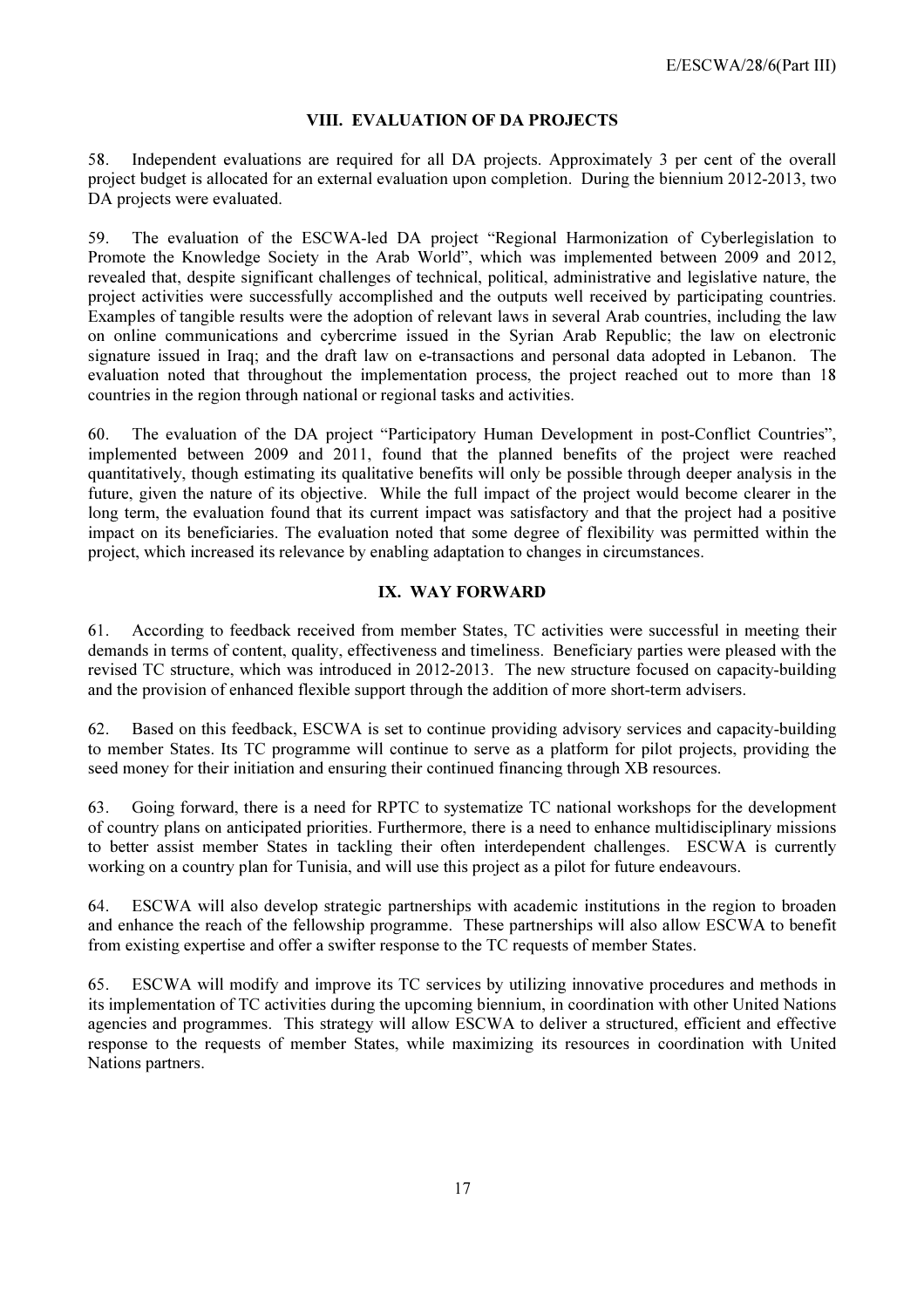# Annex I

|                                                                                                                                                                                                                                                    |              | Number of        |                 |                                |
|----------------------------------------------------------------------------------------------------------------------------------------------------------------------------------------------------------------------------------------------------|--------------|------------------|-----------------|--------------------------------|
|                                                                                                                                                                                                                                                    | Number of    | female           |                 |                                |
| Workshop title                                                                                                                                                                                                                                     | participants | participants     | Country         | Date                           |
| <b>ECW</b><br>National workshop on Women's Right to Work in National<br>Legislation and the Convention on the Elimination of All<br>Forms of Discrimination Against Women (Council for<br>Family Affairs and National Commission for Human Rights) | 20           | $\boldsymbol{0}$ | Qatar           | $4 - 5$<br>April<br>2012       |
| National workshop on the importance of mainstreaming<br>gender in plans and policies and its effect on the human<br>development process (Ministry of Planning and International<br>Cooperation, Jordan)                                            | 20           | $\boldsymbol{0}$ | Jordan          | $18 - 21$<br>May<br>2012       |
| National training workshop on Gender and MDGs, with a<br>special focus on legislation that guarantees gender equality<br>and the empowerment of women (NGOs and Ministry of<br>Social Affairs, Sudan)                                              | 20           | $\boldsymbol{0}$ | Sudan           | $15 - 20$<br>June<br>2012      |
| National training workshop on Women and Leadership<br>(Ministry of Planning and International Cooperation, Jordan)                                                                                                                                 | 20           | $\boldsymbol{0}$ | Jordan          | $10 - 11$<br>September<br>2012 |
| National workshop for the discussion of policy papers and<br>monitoring and evolution tools for the tenth National<br>Development Plan of Saudi Arabia                                                                                             | 20           | 15               | Saudi<br>Arabia | 4-7 February<br>2013           |
| Two national training workshops to raise awareness on<br>CEDAW of two target groups: NGOs working under the<br>umbrella of the United Nations Commission on the Status of<br>Women and the Judges                                                  | 25           | 20               | Bahrain         | 11-14 March<br>2013            |
| National TC workshop                                                                                                                                                                                                                               | 20           | $\boldsymbol{0}$ | Kuwait          | $3 - 6$<br>March<br>2012       |
| United Nations High-Level Meeting on Reform and<br>Transitions to Democracy                                                                                                                                                                        | 20           | $\boldsymbol{0}$ | Lebanon         | $15-16$<br>January<br>2012     |
| <b>ECRI</b>                                                                                                                                                                                                                                        |              |                  |                 |                                |
| National training workshop on project design and<br>formulation to enhance the livestock exports of the Sudan<br>(Ministry of Foreign Trade and Ministry of Livestock,<br>Fisheries and Rangelands)                                                | 20           | $\boldsymbol{0}$ | Sudan           | $20 - 25$<br>May<br>2012       |
| Regional workshop on Fostering Participation in the Context<br>of the post-2015 Development Agenda - Transformative e-<br>Government and Innovation: Creating a Better Future for All                                                              | 60           | 0                | Bahrain         | 24-27<br>June<br>2013          |
| National workshop on Localizing MDGs in Kordofan, Nile<br>and Sinar in the Sudan                                                                                                                                                                   | 28           | $\boldsymbol{0}$ | Sudan           | $9 - 13$<br>June<br>2013       |
| <b>EDGD</b>                                                                                                                                                                                                                                        |              |                  |                 |                                |
| National workshop on The Development of Living Standards<br>in Jordan based on the Results of Household Income and<br>Expenditure 2002-2010 (UNDP and Ministry of Planning<br>and International Cooperation)                                       | 15           | $\boldsymbol{0}$ | Jordan          | 26<br>February<br>2012         |
| National workshop on the Maquette for Millennium Goals<br>Simulations (MAMS)                                                                                                                                                                       | 15           | $\boldsymbol{0}$ | Jordan          | 27-29<br>March<br>2012         |

# LIST OF CAPACITY-BUILDING WORKSHOPS, 2012-2013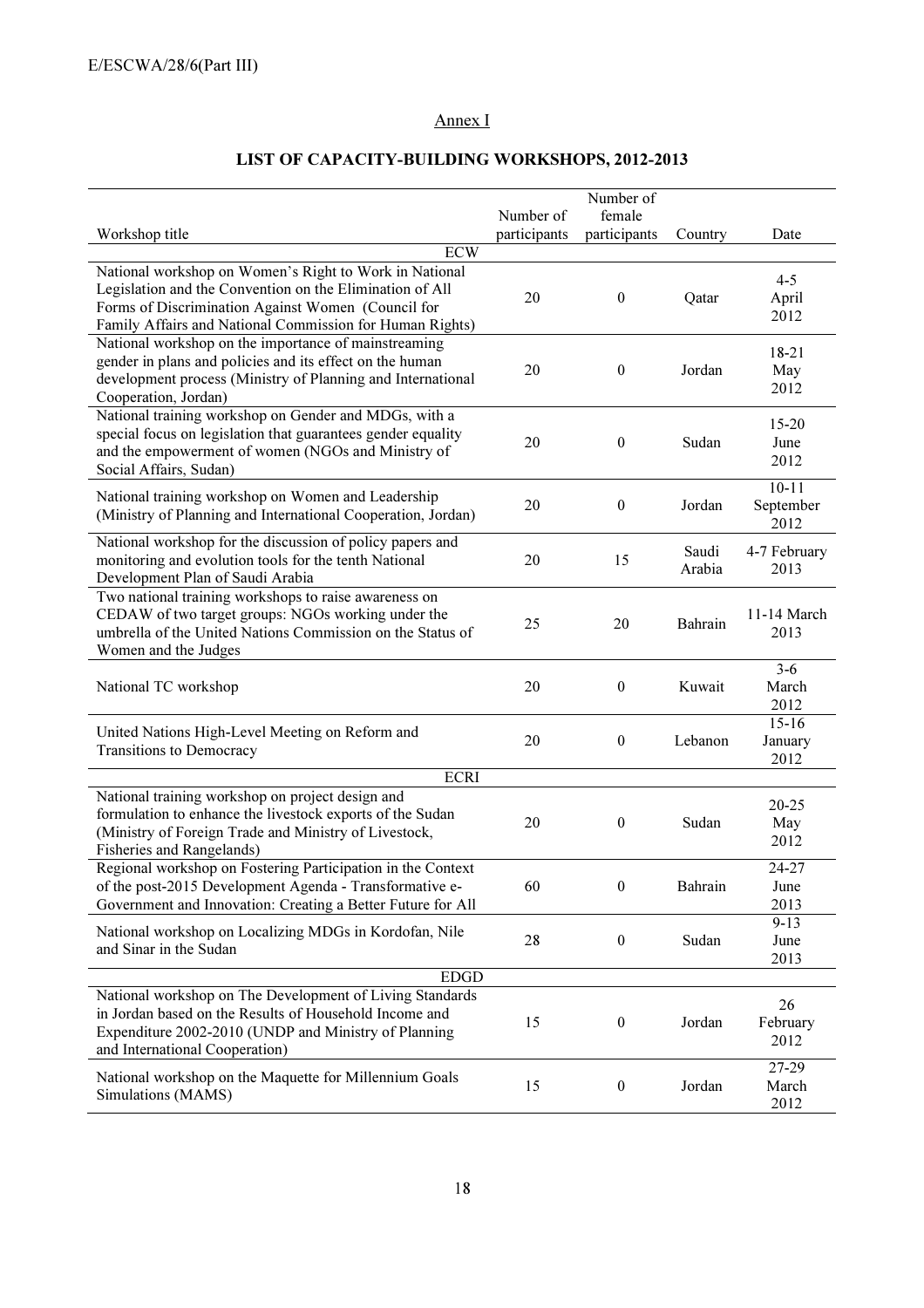|                                                                                                                                                                                                                           |              | Number of        |                            |                                  |  |  |  |
|---------------------------------------------------------------------------------------------------------------------------------------------------------------------------------------------------------------------------|--------------|------------------|----------------------------|----------------------------------|--|--|--|
|                                                                                                                                                                                                                           | Number of    | female           |                            |                                  |  |  |  |
| Workshop title                                                                                                                                                                                                            | participants | participants     | Country                    | Date                             |  |  |  |
| EDGD (continued)                                                                                                                                                                                                          |              |                  |                            |                                  |  |  |  |
| National seminar on Single Window (Ministry of Foreign<br>Trade; Ministry of Investment)                                                                                                                                  | 20           | $\boldsymbol{0}$ | Sudan                      | 20-24<br>February<br>2012        |  |  |  |
| National training workshop and study tour on weigh station<br>mechanisms for the Iraqi Delegation, in cooperation with the<br>Ministry of Public Works and Housing of Jordan (Amman,<br>Ministry of Transport)            | 5            | $\boldsymbol{0}$ | Iraq                       | $10-16$<br>February<br>2012      |  |  |  |
| National training workshop on Transport and Trade<br>Facilitation in Egypt (Ministry of Transport)                                                                                                                        | 20           | $\boldsymbol{0}$ | Egypt                      | $\overline{11}$<br>April<br>2012 |  |  |  |
| National training workshop to implement the methodology<br>workshop Resettlement MDGs, held in collaboration with<br>the National Population Council                                                                      | 20           | $\boldsymbol{0}$ | Sudan                      | $10 - 12$<br>June<br>2012        |  |  |  |
| Regional workshop on the Implementation of the Action<br>Plan for the United Nations Decade of Action for Road<br>Safety in the ESCWA Region                                                                              | 20           | $\boldsymbol{0}$ | Jordan                     | $14 - 15$<br>November<br>2012    |  |  |  |
| National training workshop on Computable General<br>Equilibrium Modelling (CGE) techniques for Jordanian<br>officials and experts (Ministry of Planning and International<br>Cooperation)                                 | 20           | $\boldsymbol{0}$ | Jordan                     | $4 - 8$<br>November<br>2012      |  |  |  |
| Second national workshop on the establishment and<br>implementation of the single window system to facilitate<br>trade in the Sudan: Electronic networking between key<br>partners to facilitate foreign trade procedures | 55           | 20               | Sudan                      | $4 - 5$<br>March<br>2013         |  |  |  |
| Regional training workshop on Trade Facilitation,<br>Infrastructure and Trade Cost                                                                                                                                        | 60           | 20               | <b>UAE</b>                 | $8-9$<br>April<br>2013           |  |  |  |
| National training workshop on the Negotiations of<br>Agreements on Double Taxation Avoidance                                                                                                                              | 30           | 10               | Sudan                      | $30$ June $-$<br>4 July<br>2013  |  |  |  |
| <b>SDD</b>                                                                                                                                                                                                                |              |                  |                            |                                  |  |  |  |
| Regional and intraregional dialogue on the challenges facing<br>countries in the transition to democracy (ESCWA, partially<br>funded from RPTC)                                                                           | 30           | 8                | Lebanon                    | $25 - 26$<br>January<br>2012     |  |  |  |
| National Workshop on Mediation and Negotiation to Qatari<br>Foreign Ministry diplomats in Doha                                                                                                                            | 25           | 10               | Qatar                      | $12 - 13$<br>September<br>2012   |  |  |  |
| Regional Workshop on the preparation of reports on the<br>implementation of the United Nations Convention on the<br>Rights of Persons with Disabilities                                                                   | 17           | $\boldsymbol{0}$ | United<br>Arab<br>Emirates | $9 - 11$<br>October<br>2012      |  |  |  |
| National training workshop on Programme Cycle<br>Management and Project Proposal Writing                                                                                                                                  | 11           | $\mathfrak{Z}$   | Lebanon                    | $21 - 25$<br>October<br>2013     |  |  |  |
| <b>SDPD</b>                                                                                                                                                                                                               |              |                  |                            |                                  |  |  |  |
| National workshop on the review of the proposed<br>approach to a national pilot study on the injection of<br>treated wastewater into suitable aquifers (Ministry of<br>Works)                                             | 20           | $\boldsymbol{0}$ | Bahrain                    | $6 - 10$<br>May<br>2012          |  |  |  |
| National training workshop in preparation for Rio+20<br>(Ministry of Environment)                                                                                                                                         | 20           | $\boldsymbol{0}$ | Qatar                      | 25-29<br>February<br>2012        |  |  |  |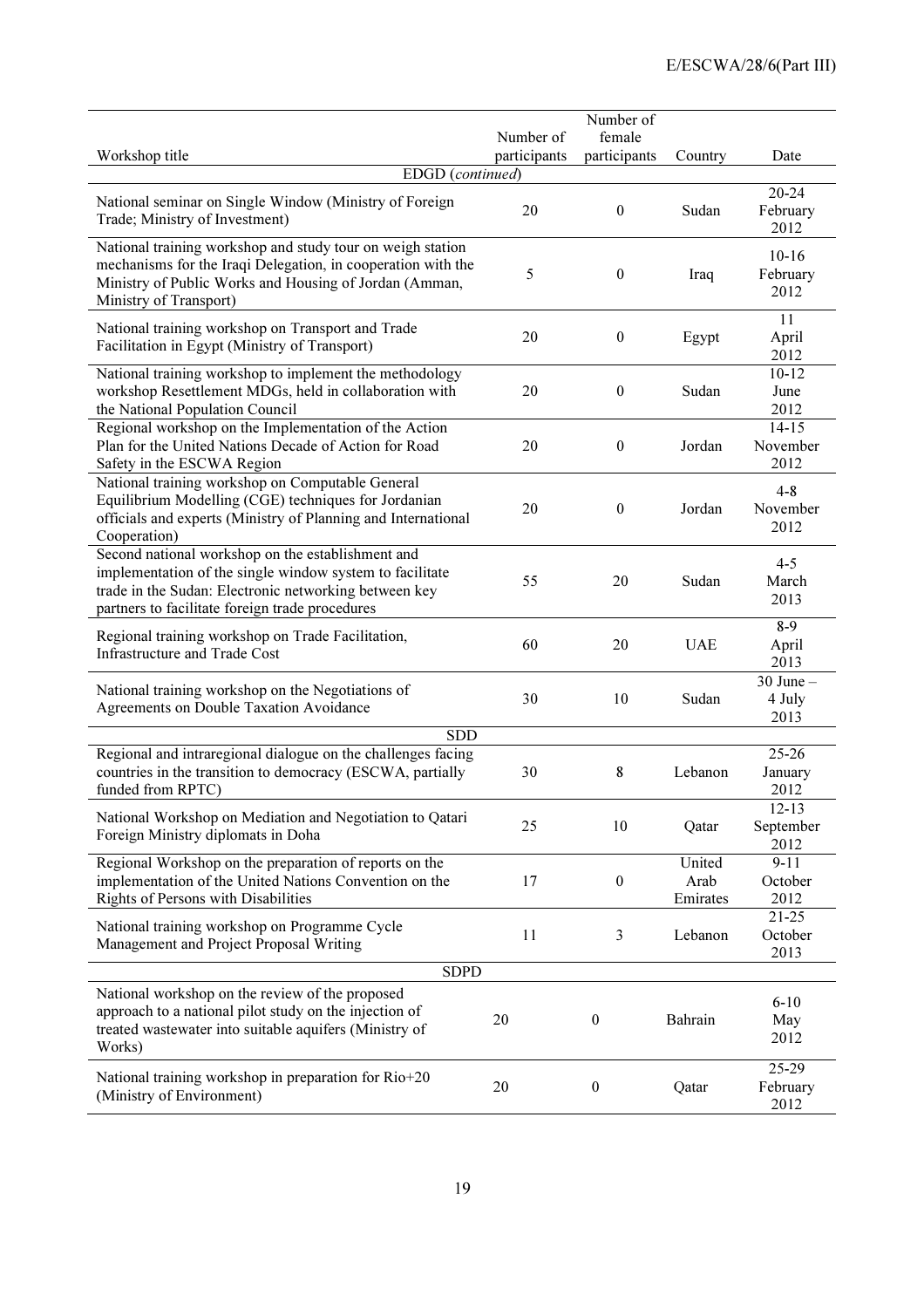|                                                                                                                                                                                                                                                                                                                                       |                           | Number of              |                   |                                    |
|---------------------------------------------------------------------------------------------------------------------------------------------------------------------------------------------------------------------------------------------------------------------------------------------------------------------------------------|---------------------------|------------------------|-------------------|------------------------------------|
| Workshop title                                                                                                                                                                                                                                                                                                                        | Number of<br>participants | female<br>participants | Country           | Date                               |
|                                                                                                                                                                                                                                                                                                                                       | SDPD (continued)          |                        |                   |                                    |
| National training workshop on Environmental<br>Indicators and Environmental Performance Index<br>(Environment Public Authority)                                                                                                                                                                                                       | 20                        | $\mathbf{0}$           | Kuwait            | $7 - 8$<br>March<br>2012           |
| National training workshop on Ecotourism and<br>Sustainable Development (Union of Tyre Region<br>Municipalities)                                                                                                                                                                                                                      | 20                        | $\boldsymbol{0}$       | Lebanon           | 29<br>March<br>2012                |
| Seminar and training course on Environmental<br>Pollutant Emissions in the Electricity Sector in Arab<br>Countries (Kahramaa, in cooperation with the<br>Secretariat of Arab Electricity Ministerial Council, the<br>Technical Secretariat of the Council of Arab Ministers<br>in Charge of Environmental Affairs, ESCWA and<br>UNEP) | 98                        | $\boldsymbol{0}$       | Qatar             | $27 - 31$<br>May<br>2012           |
| Regional training workshop on Promoting Energy<br>Efficiency Investments for Climate Change Mitigation<br>and Sustainable Development                                                                                                                                                                                                 | 30                        | $\boldsymbol{0}$       | Tunis             | 24-25<br>September<br>2012         |
| Expert Group Meeting on Best Practices in Sustainable<br>Consumption and Production in the ESCWA Region:<br><b>Energy Efficiency</b>                                                                                                                                                                                                  | 30                        | $\mathbf{0}$           | Tunis             | 24-26<br>September<br>2012         |
| Regional workshop on Oil and Gas Pricing Parameters<br>Influencing Energy Efficiency and Renewable Energy<br>Activities                                                                                                                                                                                                               | 25                        | 12                     | Kuwait            | 11<br>June<br>2013                 |
| National training course on Mathematical Methods in<br>ArcGIS Applications for Analysis and Display of<br>Hydrogeological Data and Information                                                                                                                                                                                        | 20                        | $\boldsymbol{0}$       | Oman              | 22-24<br>September<br>2013         |
|                                                                                                                                                                                                                                                                                                                                       | <b>SD</b>                 |                        |                   |                                    |
| Second national workshop on National Accounts:<br>Supply and Use tables                                                                                                                                                                                                                                                               | 20                        | $\boldsymbol{0}$       | Lebanon/<br>Syria | 30 January -<br>3 February<br>2012 |
| Subregional Workshop on Water Accounts and<br>Statistics for Mediterranean Countries (Egypt, Jordan,<br>Lebanon, Palestine)                                                                                                                                                                                                           | 60                        | $\boldsymbol{0}$       | Lebanon           | 20-22<br>March<br>2012             |
| National Workshop on the Survey of Information and<br>Communication Technology Use in the Business Sector<br>in Iraq (Central Organization of Statistics and<br>information Technology (COSIT) in Iraq)                                                                                                                               | 20                        | $\Omega$               | Lebanon/<br>Iraq  | 24-26<br>April<br>2012             |
| Two national training workshops on National Accounts                                                                                                                                                                                                                                                                                  | 20                        | $\boldsymbol{0}$       | Oman              | 19-30<br>May<br>2012               |
| High Level Expert Meeting to Develop the Near East<br>Action Plan to Implement the Global Strategy to<br>Improve Agricultural and Rural Development Statistics<br>in the Near East and North Africa Region                                                                                                                            | 17                        | $\overline{c}$         | Egypt             | $17 - 19$<br>September<br>2012     |
| Subregional training workshop on Industrial Statistics<br>for the Gulf Cooperation Council                                                                                                                                                                                                                                            | 37                        | $\boldsymbol{0}$       | Qatar             | $8 - 10$<br>May<br>2012            |
| Regional seminar on International Trade Statistics                                                                                                                                                                                                                                                                                    | 17                        | $\boldsymbol{0}$       | Jordan            | $12 - 14$<br>June<br>2012          |
| Regional workshop on Linking Population Censuses<br>with Agricultural Censuses                                                                                                                                                                                                                                                        | 20                        | $\boldsymbol{0}$       | Jordan            | 24-28<br>June<br>2012              |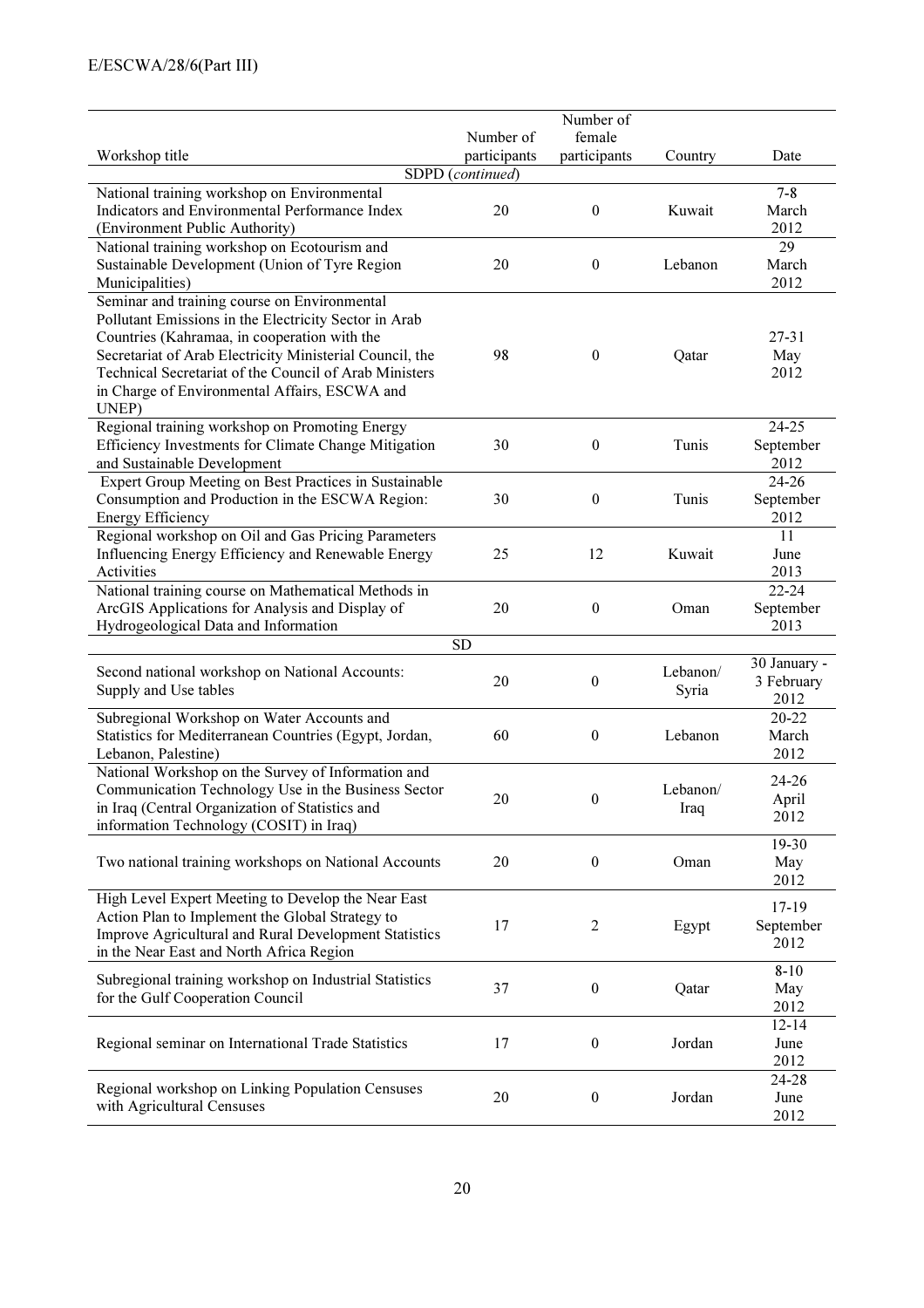| Workshop title                                                                                                                                                                                                                                                      | Number of<br>participants | Number of<br>female<br>participants | Country         | Date                          |
|---------------------------------------------------------------------------------------------------------------------------------------------------------------------------------------------------------------------------------------------------------------------|---------------------------|-------------------------------------|-----------------|-------------------------------|
|                                                                                                                                                                                                                                                                     | SD (continued)            |                                     |                 |                               |
| Regional workshop on Developing Arab Time Use<br><b>Statistics</b>                                                                                                                                                                                                  | 13                        | 7                                   | Egypt           | $12 - 15$<br>November<br>2012 |
| Subregional workshop on Analyzing Labour Force<br>Surveys for Monitoring of the Labour Market                                                                                                                                                                       | 20                        | $\mathbf{0}$                        | Jordan          | 18-22<br>November<br>2012     |
| Regional Workshop on Asymmetries in Bilateral<br>Remittances Data in the ESCWA Region                                                                                                                                                                               | 25                        | $\mathbf{0}$                        | Jordan          | 24-25 April<br>2013           |
| Regional training workshop on Guidelines on Using<br>Administrative and Secondary Sources for Official<br><b>Statistics</b>                                                                                                                                         | 33                        | $\mathbf{0}$                        | Egypt           | May<br>2013                   |
| National workshop, High-level Meeting and regional<br>seminar on the implementation of 2008 SNA and<br>supporting statistics in the Arab Region                                                                                                                     | 50                        | $\mathbf{0}$                        | Jordan          | $24 - 27$<br>June<br>2013     |
|                                                                                                                                                                                                                                                                     | <b>ICTD</b>               |                                     |                 |                               |
| National training workshop on the special tasks force on<br>the self assessment for the e-readiness of Palestine,<br>using standards and DESA and advice on the technical<br>data and the action plan (Ministry of<br>Telecommunication and Information Technology) | 20                        | $\boldsymbol{0}$                    | Palestine       | $23 - 26$<br>January<br>2012  |
| National training workshop on Empowering women to<br>work from home, presented to the Bahrain Business<br>Women's Society through the use of ITC (Supreme<br>Council for Women)                                                                                     | 20                        | $\boldsymbol{0}$                    | Bahrain         | 18-22<br>March 2012           |
| National training workshop on Crisis Management and<br>ICT for the mid-level managers of the Government<br>(National Institute for Management)                                                                                                                      | 20                        | $\mathbf{0}$                        | Lebanon         | $11-12$ July<br>2012          |
| Capacity-building workshop on Government<br>Leadership Information, in cooperation with the United<br>Nations University                                                                                                                                            | 25                        | $\boldsymbol{0}$                    | Lebanon         | 25-29<br>November<br>2013     |
| Capacity-building workshop on incubation and digital<br>Arabic content                                                                                                                                                                                              | 20                        | $\boldsymbol{0}$                    | Yemen<br>(Aden) | $30 - 31$<br>October<br>2013  |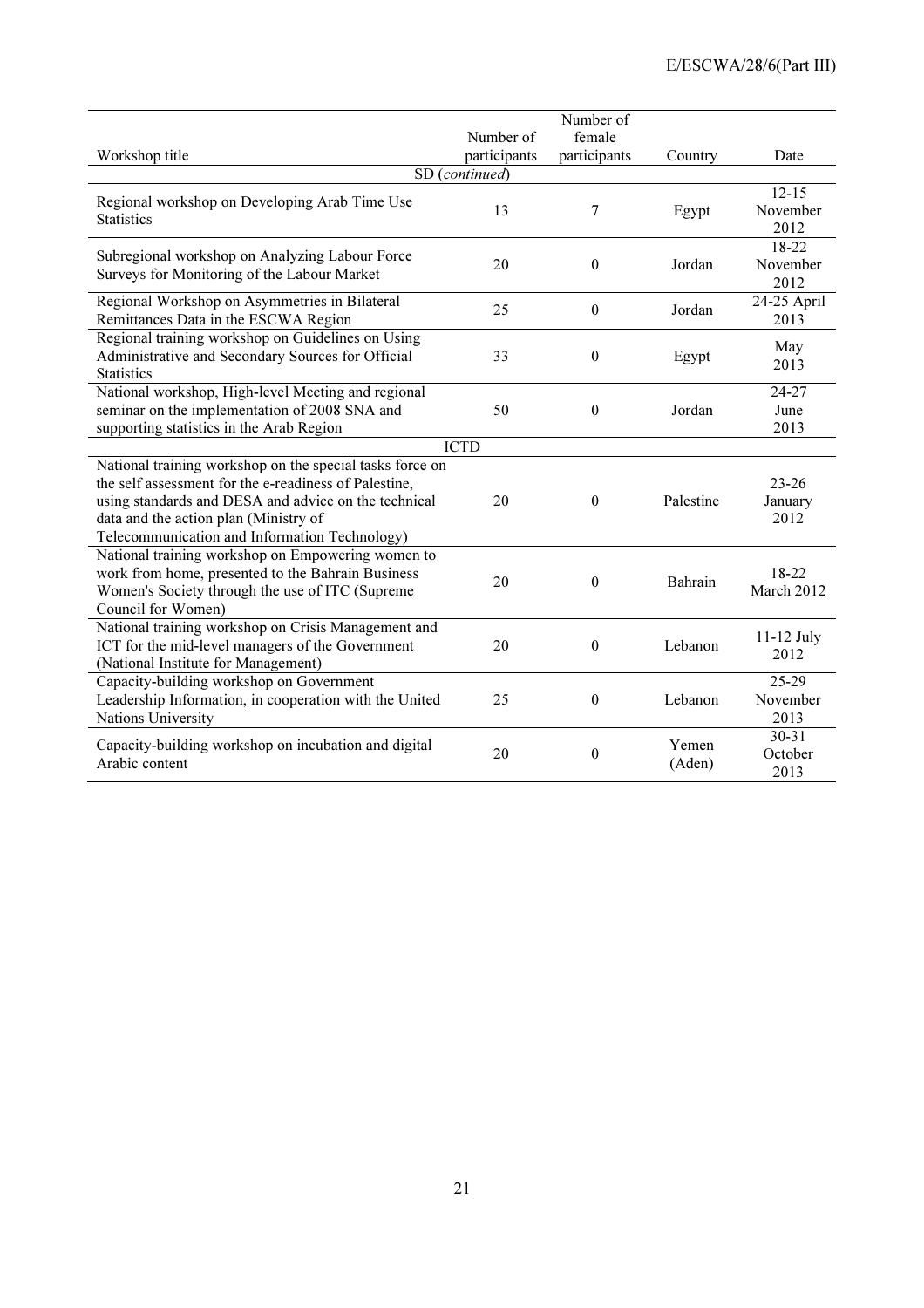# Annex II

# LIST OF DA PROJECTS

# DA projects where ESCWA is leading agency or implementing partner

## Sixth tranche

| ESCWA as a partner agency                                                                                                                                                                                                                                    |                                                                                                                                                                                                                   |       |      |               |  |  |
|--------------------------------------------------------------------------------------------------------------------------------------------------------------------------------------------------------------------------------------------------------------|-------------------------------------------------------------------------------------------------------------------------------------------------------------------------------------------------------------------|-------|------|---------------|--|--|
|                                                                                                                                                                                                                                                              |                                                                                                                                                                                                                   | Start | End  | <b>Budget</b> |  |  |
| Leading agency                                                                                                                                                                                                                                               | Project title                                                                                                                                                                                                     | year  | year | (US\$)        |  |  |
| UN-Habitat, in<br>collaboration with the<br>Economic Commission<br>for Africa (ECA), the<br>Economic and Social<br>Commission for Asia and<br>the Pacific (ESCAP),<br>ESCWA and the<br>Economic Commission<br>for Latin America and<br>the Caribbean (ECLAC) | 08/09AU: Building statistical capacity to monitor the<br>Millennium Development Goal Slum Target in the<br>context of natural disasters and housing crisis in Africa,<br>Asia and Latin America and the Caribbean | 2010  | 2014 | 440 000       |  |  |

Seventh tranche

| ESCWA as a lead agency                                                              |                                                                                                                                                                                                 |                      |             |                         |  |  |  |
|-------------------------------------------------------------------------------------|-------------------------------------------------------------------------------------------------------------------------------------------------------------------------------------------------|----------------------|-------------|-------------------------|--|--|--|
| Leading agency                                                                      | Project title                                                                                                                                                                                   | <b>Start</b><br>year | End<br>year | <b>Budget</b><br>(US\$) |  |  |  |
| <b>ESCWA</b>                                                                        | Strengthening capacities in the Economic and Social<br>Commission for Western Asia region to negotiate<br>bilateral investment treaties                                                         | 2010                 | 2013        | 502 200                 |  |  |  |
| <b>ESCWA</b>                                                                        | Strengthening Capacities of policymakers in the<br>ESCWA region to formulate national youth policies and<br>plans of action: Responding to the World Programme of<br>Action for Youth (WPAY)    | 2010                 | 2013        | 379 000                 |  |  |  |
| <b>ESCWA</b>                                                                        | Capacity-building on climate change mitigation for<br>poverty alleviation in Western Asia                                                                                                       | 2010                 | 2014        | 547 200                 |  |  |  |
| <b>ESCWA</b>                                                                        | Regional Project for Strengthening Statistical Capacity<br>for the ESCWA Countries in Energy Statistics and<br><b>Energy Balance</b>                                                            | 2010                 | 2014        | 509 000                 |  |  |  |
| <b>ESCWA</b>                                                                        | Strengthening national capacities in ESCWA region in<br>developing green production sectors                                                                                                     | 2010                 | 2014        | 491 000                 |  |  |  |
|                                                                                     | ESCWA as a partner agency                                                                                                                                                                       |                      |             |                         |  |  |  |
| Leading agency                                                                      | Project title                                                                                                                                                                                   | <b>Start</b><br>year | End<br>year | <b>Budget</b><br>(US\$) |  |  |  |
| ECA, jointly with<br>ECLAC, ESCWA, ECE,<br><b>ESCAP</b>                             | 10/11A: Facilitating effective integration of developing<br>countries in the global economy through aid for trade<br>schemes                                                                    | 2010                 | 2014        | 975 300                 |  |  |  |
| ECE, jointly with<br>ECLAC, ESCWA, ECA,<br><b>ESCAP</b>                             | 10/11E: Facilitating climate change adaptation in<br>transport through addressing the energy-environment<br>linkage                                                                             | 2010                 | 2013        | 738 000                 |  |  |  |
| ECLAC, jointly with<br>ECA, ESCWA, ECE,<br>ESCAP, and in<br>collaboration with DESA | 10/11H: Strengthening national statistical and inter-<br>institutional capacities for monitoring the Millennium<br>Development Goals through interregional cooperation<br>and knowledge-sharing | 2010                 | 2014        | 1 192 000               |  |  |  |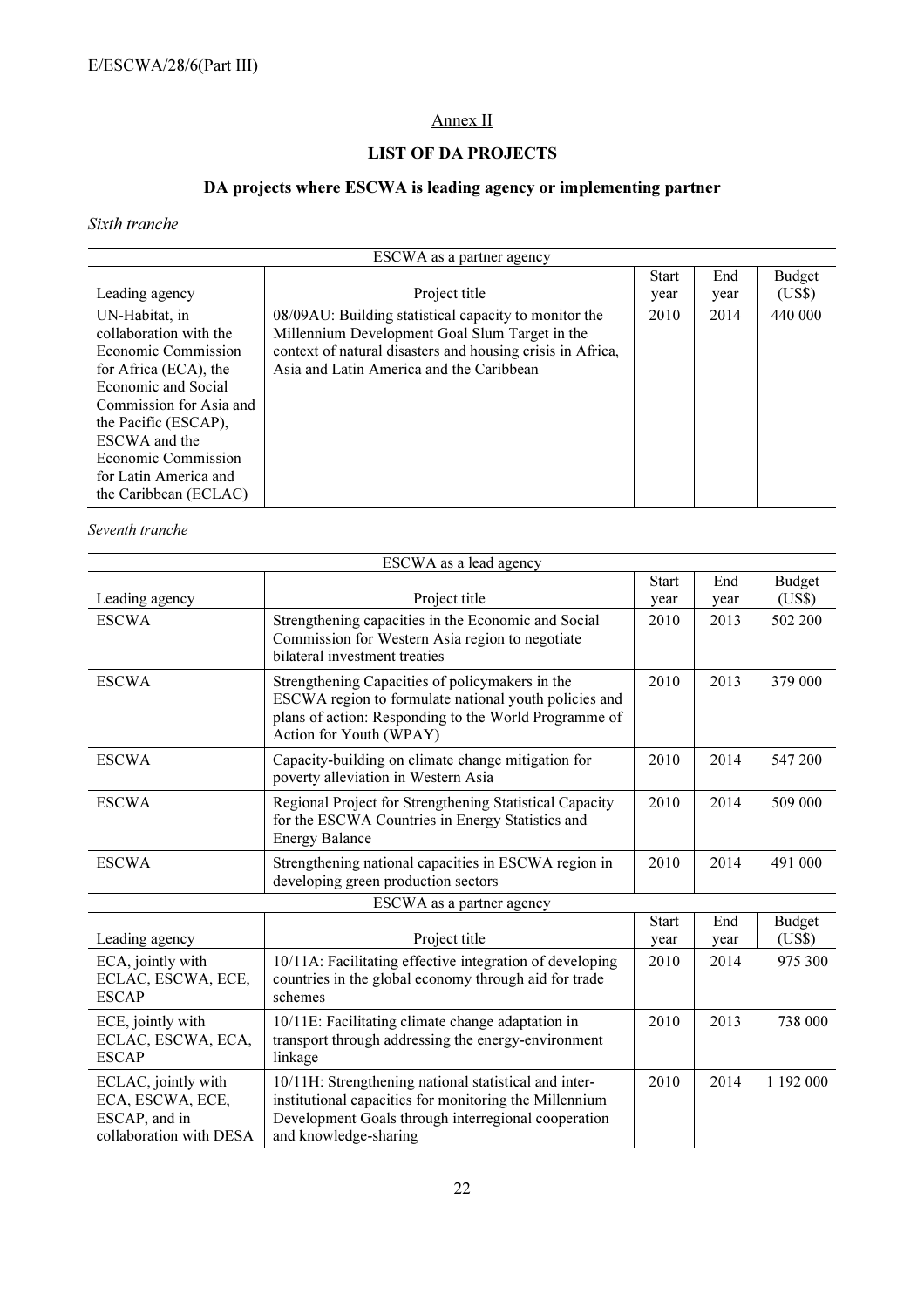| ESCWA as a partner agency (continued)                                                       |                                                                                                                                                                                                |              |      |               |
|---------------------------------------------------------------------------------------------|------------------------------------------------------------------------------------------------------------------------------------------------------------------------------------------------|--------------|------|---------------|
|                                                                                             |                                                                                                                                                                                                | <b>Start</b> | End  | <b>Budget</b> |
| Leading agency                                                                              | Project title                                                                                                                                                                                  | year         | year | (US\$)        |
| ESCAP, jointly with<br>ECA, ESCWA, ECE,<br><b>ECLAC</b>                                     | 10/11J: Enhancing energy security and improving<br>access to energy services through the development of<br>public-private renewable energy partnerships                                        | 2010         | 2014 | 1 006 500     |
| ESCAP, jointly with<br>ECA, ESCWA, ECLAC                                                    | 10/11K: Strengthening social protection in Asia and the<br>Pacific                                                                                                                             | 2010         | 2013 | 749 400       |
| UNCTAD, in<br>collaboration with ECA,<br>ESCWA, ECE, ECLAC,<br><b>ESCAP</b> and <b>UNDP</b> | 10/11P: Addressing the Impact and Implications of the<br>Global Financial Crisis on Developing Countries<br>through Support to Services Sector Development                                     | 2010         | 2014 | 653 000       |
| DESA, jointly with ECA,<br>ESCWA, ECE, ECLAC<br>and ESCAP                                   | 10/11W: Strengthening regional knowledge networks to<br>promote the effective implementation of the United<br>Nations development agenda and to assess progress                                | 2010         | 2013 | 810 600       |
| DESA, in collaboration<br>with ECA, ESCWA,<br>ECE, ECLAC and<br><b>ESCAP</b>                | 10/11AB: Enhancing Key Statistics and Indicators to<br>Monitor Progress toward the Millennium Development<br>Goals and Other Internationally Agreed Development<br>Goals                       | 2010         | 2014 | 306 000       |
| DESA in collaboration<br>with ECLAC, ESCWA<br>and ESCAP                                     | 10/11AC: Strengthening capacity of national policy<br>analysts in the social and economic sectors of<br>developing countries in the production and use of<br><b>National Transfer Accounts</b> | 2010         | 2013 | 349 000       |
| ECE jointly with ESCAP,<br>ESCLAC, ESCWA, in<br>collaboration with UNDP                     | 10/11AO: Strengthening the capacity of developing and<br>transition economies to link to global supply chains<br>through the reduction of trade obstacles                                      | 2010         | 2013 | 452 000       |

# Eighth tranche

| ESCWA as a lead agency |                                                                                                                                                                                         |                      |             |                         |
|------------------------|-----------------------------------------------------------------------------------------------------------------------------------------------------------------------------------------|----------------------|-------------|-------------------------|
| Leading agency         | Project title                                                                                                                                                                           | <b>Start</b><br>year | End<br>year | <b>Budget</b><br>(US\$) |
| <b>ESCWA</b>           | Academy of ICT Essentials for Government Leaders in<br>the ESCWA Region (ALGLE)                                                                                                         | 2012                 | 2015        | 509 000                 |
| <b>ESCWA</b>           | Institutional and capacity-building for Arab<br>Parliaments and other stakeholders for the<br>implementation of Security Council Resolution 1325<br>(2000) on Women, Peace and Security | 2012                 | 2015        | 510 000                 |
| <b>ESCWA</b>           | Strengthening capacities to utilize workers'<br>remittances for development                                                                                                             | 2012                 | 2015        | 464 000                 |
| <b>ESCWA</b>           | Developing the capacities of the Arab countries for<br>climate change adaptation by applying integrated water<br>resources management tools                                             | 2012                 | 2015        | 517 000                 |
| <b>ESCWA</b>           | Building capacities in developing appropriate green<br>technologies for improving the livelihood of rural<br>communities in the ESCWA region (Eighth Tranche<br>Additional)             | 2012                 | 2015        | 591 000                 |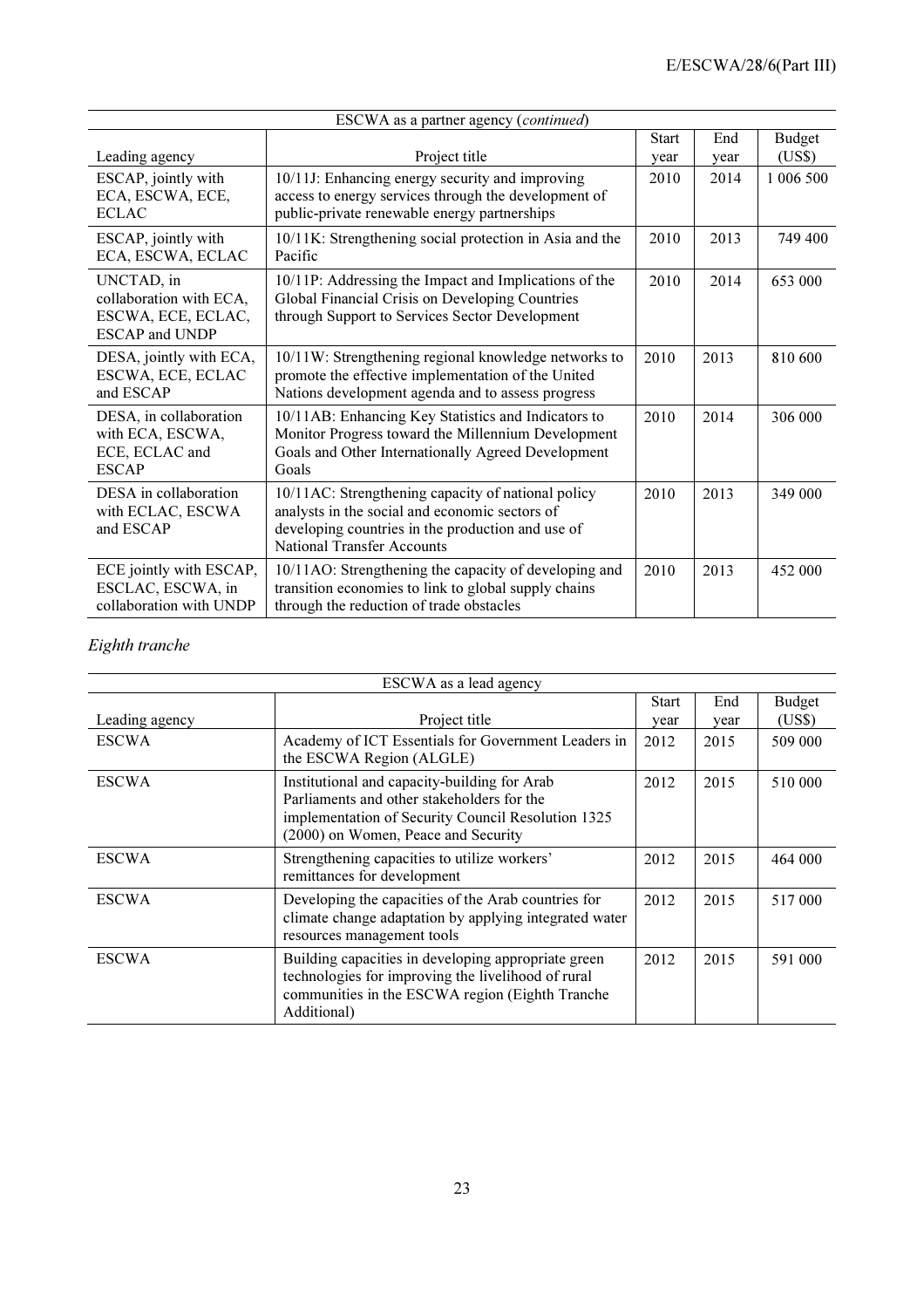|                                                                                                                                                                                                                 | ESCWA as a partner agency                                                                                                                                                                                                              |                      |             |                         |
|-----------------------------------------------------------------------------------------------------------------------------------------------------------------------------------------------------------------|----------------------------------------------------------------------------------------------------------------------------------------------------------------------------------------------------------------------------------------|----------------------|-------------|-------------------------|
| Leading agency                                                                                                                                                                                                  | Project title                                                                                                                                                                                                                          | <b>Start</b><br>year | End<br>year | <b>Budget</b><br>(US\$) |
| DESA jointly with<br>ESCWA, ECA, UNEP,<br>FAO, United Nations<br>International Strategy for<br><b>Disaster Reduction</b><br>(UNISDR) and United<br>Nations Department of<br>Peacekeeping Operations<br>(UNDPKO) | 1213C. Strengthening national capacities of conflict-<br>affected countries to manage water scarcity and<br>droughts                                                                                                                   | 2012                 | 2015        | 570 000                 |
| DESA in collaboration<br>with UNDP and ECA,<br>ESCWA, ECE, ECLAC,<br><b>ESCAP</b>                                                                                                                               | 1213F. Fostering private-public partnerships to<br>strengthen national capacities for designing,<br>implementing and evaluating development-oriented<br>macroeconomic policies to generate employment,<br>growth and poverty reduction | 2012                 | 2015        | 400 000                 |
| DESA in collaboration<br>with ESCWA, ECA,<br>ESCAP, ECLAC,<br><b>UNCTAD</b> and <b>UNEP</b>                                                                                                                     | 1213G. Helping developing countries measure<br>progress towards achieving a green economy                                                                                                                                              | 2012                 | 2015        | 800 000                 |
| DESA collaboration with<br>ESCWA, ECA, ECE,<br>ECLAC, UNDPKO                                                                                                                                                    | 1213H. Strengthening the geospatial information<br>management capacities of developing countries for<br>better policymaking at the national, regional and<br>international levels                                                      | 2012                 | 2015        | 400 000                 |
| ECA in collaboration with<br>ESCAP, ECE, ECLAC,<br><b>ESCWA</b> and DESA                                                                                                                                        | 1213X. Strengthening the capacity of African<br>countries to promote the use of renewable energy to<br>achieve sustainable development and poverty<br>reduction                                                                        | 2012                 | 2015        | 640 300                 |
| ECE in collaboration with<br>ESCAP, ESCWA, ECA,<br>and ECLAC                                                                                                                                                    | 1213AA. Strengthening the capacities of developing<br>countries and countries with economies in transition to<br>facilitate legitimate border crossing, regional<br>cooperation and integration                                        | 2012                 | 2015        | 750 000                 |
| ECE in collaboration with<br>ESCAP, ESCWA, ECA,<br>ECLAC, the United<br>Nations Industrial<br>Development Organization<br>(UNIDO) and DESA                                                                      | 1213AB. Promoting energy efficiency investments for<br>climate change mitigation and sustainable<br>development                                                                                                                        | 2012                 | 2015        | 1 250 000               |
| <b>ESCAP</b> in collaboration<br>with ECE, ESCWA and<br><b>DESA</b>                                                                                                                                             | 1213AI. Interregional cooperation to strengthen<br>national capacities to measure progress in achieving<br>gender equality and women's empowerment                                                                                     | 2012                 | 2015        | 686 400                 |
| ESCAP, ECE, ESCWA<br>and World Bank                                                                                                                                                                             | 1213AY. Building capacity and facilitating private<br>sector involvement for infrastructure provision in less<br>developed countries                                                                                                   | 2012                 | 2015        | 691 000                 |

## Ninth tranche

| ESCWA as a lead agency |                                                                                                                                                          |         |  |
|------------------------|----------------------------------------------------------------------------------------------------------------------------------------------------------|---------|--|
|                        |                                                                                                                                                          | Budget  |  |
| Leading agency         | Project title                                                                                                                                            | (US\$)  |  |
| <b>ESCWA</b>           | Strengthening the statistical capacity of ESCWA member States in<br>producing and disseminating short-term economic indicators for<br>sustainable growth | 518 000 |  |